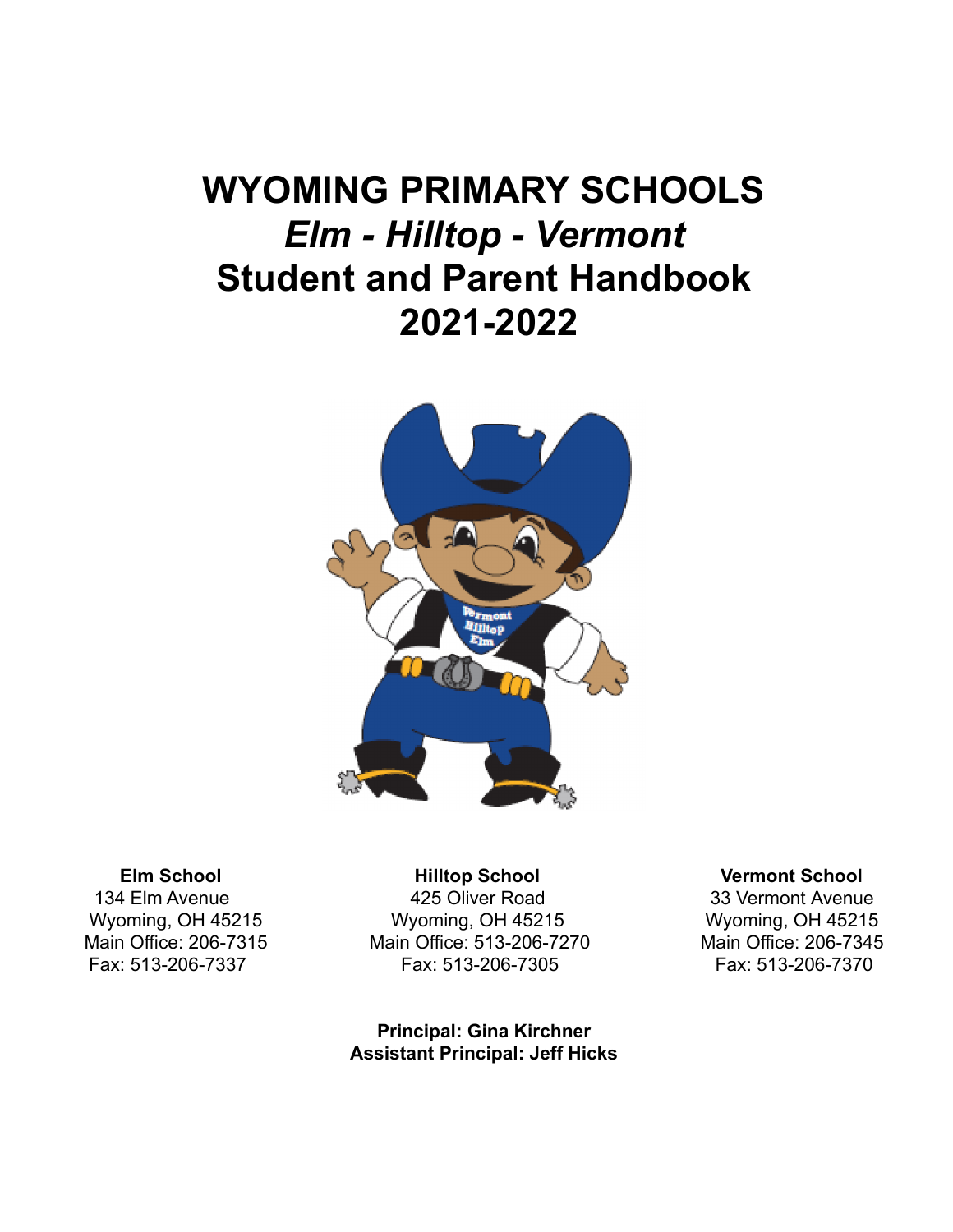Wyoming City Schools has a long history of commitment to the education and welfare of our children. We believe that an effective school acts in partnership with students, parents, and the community. Our role represents a shared trust; our job is to live up to this ideal by providing your child with a safe, supportive, and stimulating environment in which to learn and grow. We also believe that communication, involvement, and commitment are important keys making this happen. We hope this handbook is helpful in explaining school, procedures, and policies. We look forward to the privilege of working with you and your child.

#### **Table Of Contents**

District Vision District Mission Statement General School Information

- Daily Schedule
- Positive Behavior Intervention Supports (PBIS)
- Student Dress Code
- Student Searches

Field Trips

Annual Notices

- Blood Borne Pathogens
- Non-service Animals
- A Parent's Right To Know
- Public Attendance and Accessibility
- Title IX Coordinator(s)

**Academics** 

**Attendance** 

**Discipline** 

Health Information

● Food Allergies and Intolerances

**Technology** 

Visitor Policy

Building Specific Information

- Bicycles
- Lunch Program
- Party Invitations and Classroom Celebrations
- Personal Belongings
- Recess Rules And Procedures
- Room Parents
- Transportation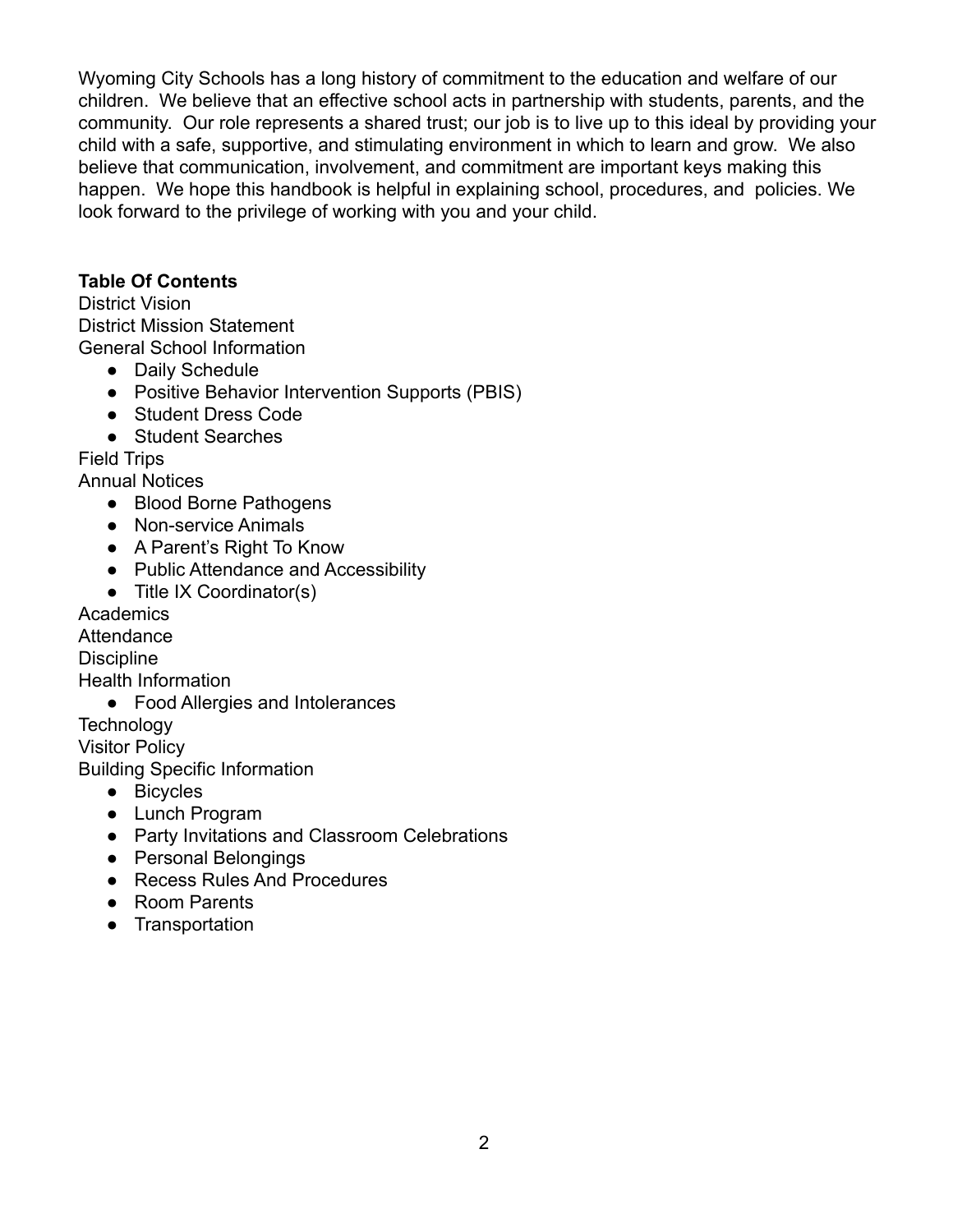#### **DISTRICT VISION**

Wyoming City Schools will promote academic achievement, self-worth, mutual respect, and multi-faceted student development so that our students will be positive contributors to our society.

#### **DISTRICT MISSION**

We will foster 21st century habits and authentic, inquiry-based experiences which will lead to all students reaching their full potential, responsible citizenship, global competency, and life-long learning.

#### **GENERAL SCHOOL INFORMATION**

In order for your child to effectively participate in school, they should know the typical schedule followed each school day.

#### **Daily Schedule**

We welcome you to communicate with the office staff during school office hours. School office hours are 8:00 A.M. until 3:45 P.M. during the school year.

The bell rings at 8:30 A.M. for students to enter the building; instruction begins promptly at 8:35 A.M. Students should not report to school before 8:25 A.M. because supervision is not provided until this time. Students are dismissed at 3:30 P.M., with bus riders being dismissed slightly earlier. The children are expected to promptly leave school unless they are participating in a supervised after-school activity.

Morning kindergarten is from 8:35 A.M. to 11:30 A.M. and afternoon kindergarten is from 12:35 P.M. to 3:30 P.M.

#### **Positive Behavior Intervention Supports (PBIS)**

Wyoming Primary has an unwavering belief in the ability of every student to achieve success. By developing Positive Behavioral Interventions and Supports (PBIS), we have a range of systematic and individualized strategies for achieving positive social and learning outcomes in our school community.

Wyoming Primary is consistent in acknowledging our expected behavior and correcting behavior errors through active supervision and positive incentives and reinforcement; therefore, we have incorporated the following statements into our school community and culture to help guide student behavior:

- 1. I am respectful.
- 2. I am responsible.
- 3. I am safe.

#### **Student Dress Code**

Students are expected to dress in a manner appropriate for school and conducive to a healthy, safe and orderly environment. Students have the right to dress in accordance with their gender identity within the parameters of the dress code. We understand that fashion is ever evolving and includes trends and fads that may not be captured here. Appropriate dress: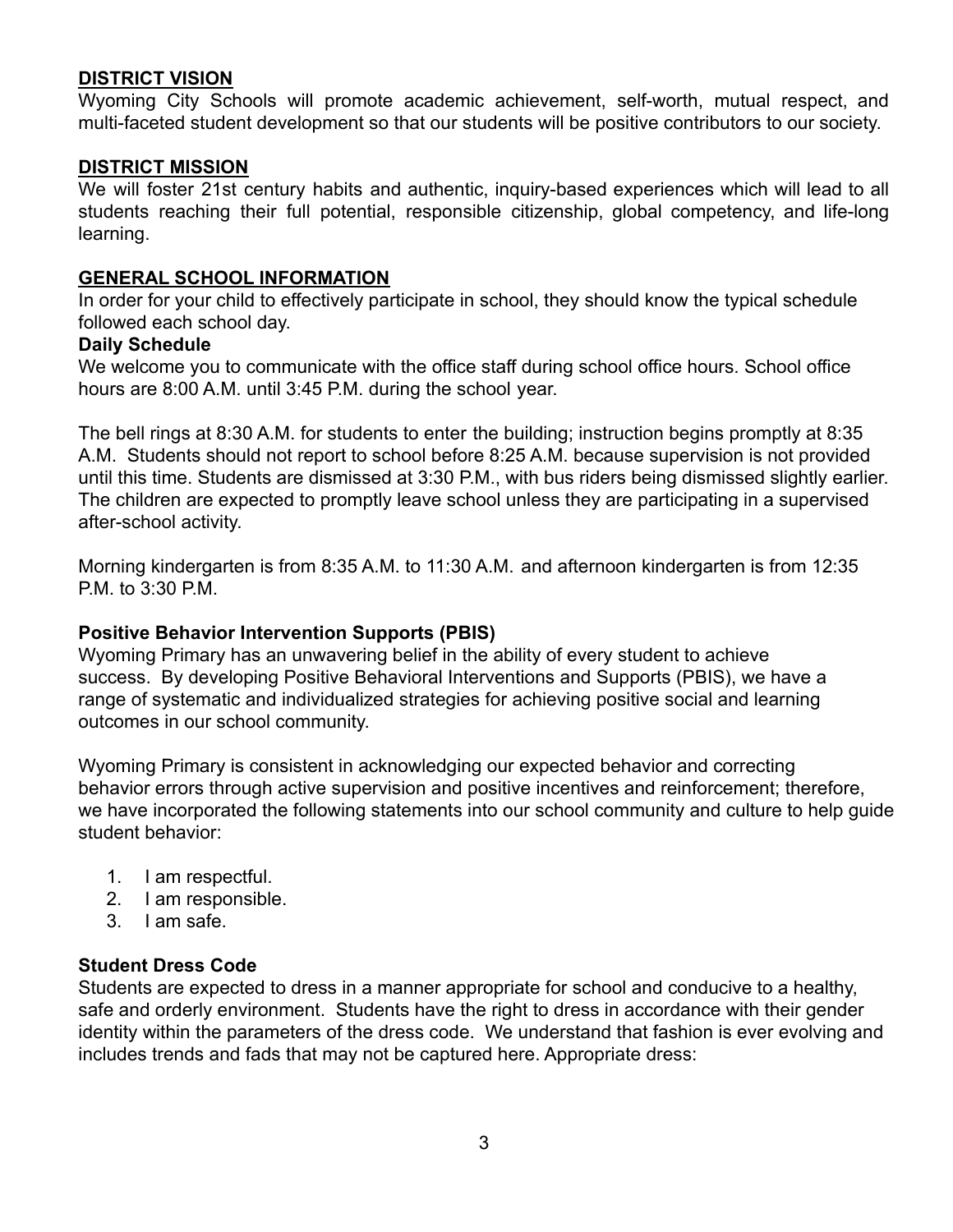- 1. encourages students' safety, health and welfare;
- 2. reduces the possibility for disruption or interference with the educational process;
- 3. protects students from inflammatory situations such as clothing with
- offensive/obscene/vulgar words, phrases, or illustrations; derogatory statements toward the purpose of education, political, religious, racial, or national groups; references to drugs, alcohol, weapons, violence, gangs; sexual references; and/or advertises any product or service not permitted to minors by law.

A determination will be made by an administrator whether a student's dress or garments meet the school's requirements. If a student arrives at school dressed inappropriately, we will partner with parents to arrange for suitable clothing. Continued instances of dressing inappropriately may result in discipline consequences.

No dress code can address changing styles and fads. A determination will be made by an administrator whether a student's dress or garments meet the school's requirements. Continued instances of dressing inappropriately may result in discipline consequences.

# **Student Searches**

Our utmost priority is student wellbeing, meaning we must ensure that what is on school property is safe and appropriate for the environment.

School authorities may search the person or property, including vehicles, of a student, with or without the student's consent, whenever they reasonably suspect that the search is required to discover evidence of a violation of law or school rules. The extent of the search will be governed by the seriousness of the alleged infraction and the student's age. Contents of personal communication devices may be searched if there exists a reasonable suspicion that it may have been used in an activity prohibited by the Code of Conduct. Random searches of vehicles, and personal belongings may include the assistance of dogs trained to detect the presence of drugs.

# **Field Trips**

Field trips build on classroom instruction, enhance understanding of topics, build cultural awareness and tolerance, and expose students to worlds outside themselves. Curricular related field trips may be scheduled during the school year. When a field trip is planned, parents are informed about the nature and date of the field trip. For planning purposes and safety, permission slips must be signed and returned to school before a student can participate in the activity. Fees for admission may be collected for certain field trips. Special arrangements may be made in hardship circumstances*.*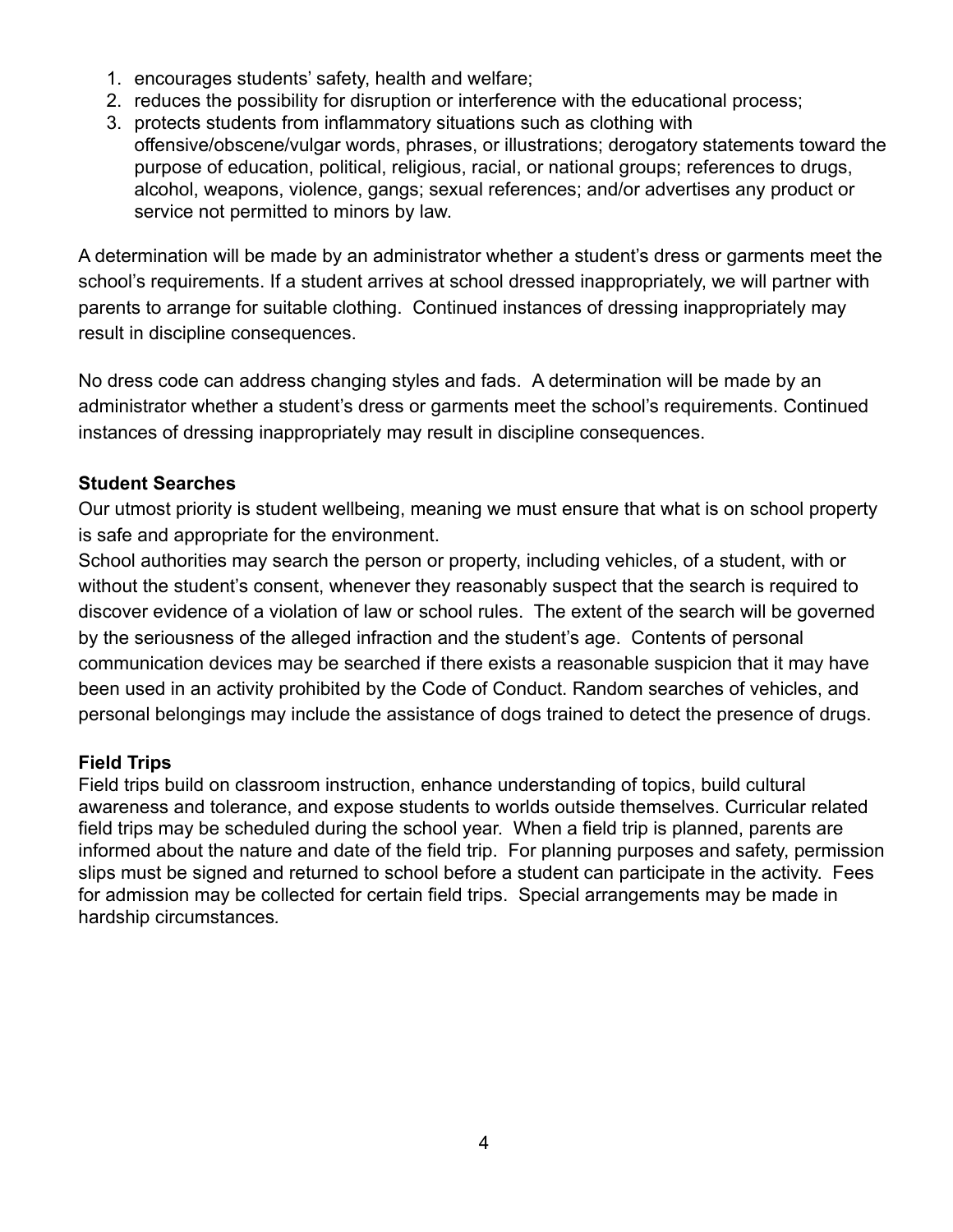# **ANNUAL NOTICES**

#### **Blood Borne Pathogens**

The Board of Education seeks to protect individuals within the building who may be exposed to blood-borne pathogens and other potentially-infectious materials in their performance of assigned duties. The Superintendent has implemented administrative guidelines which will:

- A. identify those categories of employees whose duties create a reasonable anticipation of exposure to blood and other infectious materials;
- B. provide for inoculation of the Hepatitis B vaccine at no cost to the staff member and in accordance with Federally-mandated scheduling;
- C. ensure proper training in the universal precautions against exposure and/or contamination including the provision of appropriate protective supplies and equipment;
- D. establish appropriate procedures for the reporting, evaluation, and follow-up to any and all incidents of exposure;
- E. provide for record-keeping of all of the above which complies with both Federal and State laws;
- F. develop an exposure control plan.

# **Non-Service Animals**

Animals permitted in schools and elsewhere on district property shall be limited to those necessary to support specific curriculum-related projects and activities, or those trained service animals that provide assistance to a student or staff member due to a disability (e.g., seizure disorder), as required by federal and state law.

# **A Parent's Right To Know**

As a parent of a student in Wyoming City Schools, you have the right to know the professional qualifications of the classroom teachers who instruct your child. Federal law allows you to ask for certain information about your child's classroom teachers and requires us to give you this information in a timely manner if you ask for it. Specifically, you have the right to ask for the following information about each of your child's classroom teachers:

• Whether the Ohio Department of Education has licensed or qualified the teacher for the grades and subjects he or she teaches.

• Whether the Ohio Department of Education has decided that the teacher can teach in a classroom without being licensed or qualified under state regulations because of special circumstances.

• The teacher's college major, whether the teacher has earned advanced degrees and, if so, the subject of those degrees.

• Whether any aides or similar paraprofessionals provide services to your child and, if they do, their qualifications.

For detailed information, a formal request may be made in writing to the Wyoming City Schools Assistant Superintendent, 420 Springfield Pike, Wyoming, OH 45215 or you many call (513) 206-7025.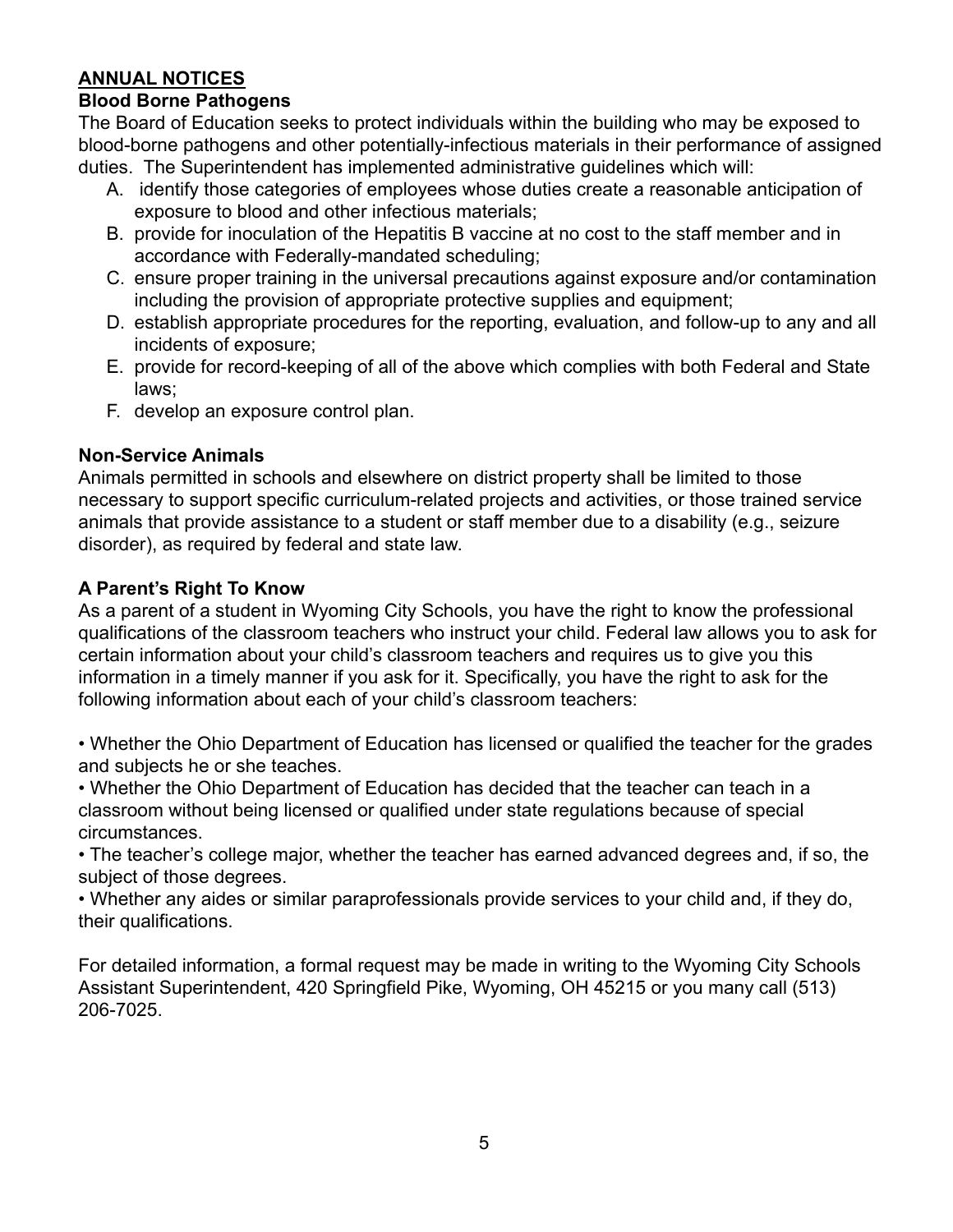#### **Public Attendance and Accessibility**

For facilities constructed or altered after June 3, 1977, the district will comply with applicable accessibility standards. For those existing facilities constructed prior to June 3, 1977, the district is committed to operating its programs and activities so that they are readily accessible to persons with disabilities. This includes, but is not limited to, providing accommodations to parents with disabilities who desire access to their child's educational program or meeting pertinent thereto. If you require accommodations, please contact the building principal a minimum of 48 hours in advance of the event.

#### **Title IX Coordinators**

The following individual(s) serve as the District Title IX Coordinator(s) and are responsible for overseeing and coordinating the District's efforts to comply with Title IX and its implementing regulations:

Assistant Superintendent Dr. Ashley Whitely 513.206.7025 [whitelya@wyomingcityschools.org](mailto:whitelya@wyomingcityschools.org) 420 Springfield Pike Wyoming, Ohio 45215

Director of Pupil Services Dr. Tracy Quattrone 513.206.7022 [quattronet@wyomingcityschools.org](mailto:quattronet@wyomingcityschools.org) 420 Springfield Pike Wyoming, Ohio 45215

The Title IX Coordinator(s) report directly to the Superintendent. Questions about Policy 2266 or its corresponding Administrative Guidelines should be directed to the Title IX Coordinator(s).

# **ACADEMICS**

#### **Absent Work**

School work will not be sent home when a student is absent for one day due to illness because it is more beneficial if the classroom teacher or the resource teacher works individually with the child when her/she returns to school. When a child is absent more than one day, parents/guardians may request schoolwork by contacting the school office. School work will be available at the office at the end of the day. Since most work at the primary level is teacher-directed, it may be difficult for a child to complete work sent home without prior classroom instruction.

#### **Curriculum**

We feel that progress is essential and that curriculum allows for sequential learning to take place. Below is an outline of what to expect in each subject area: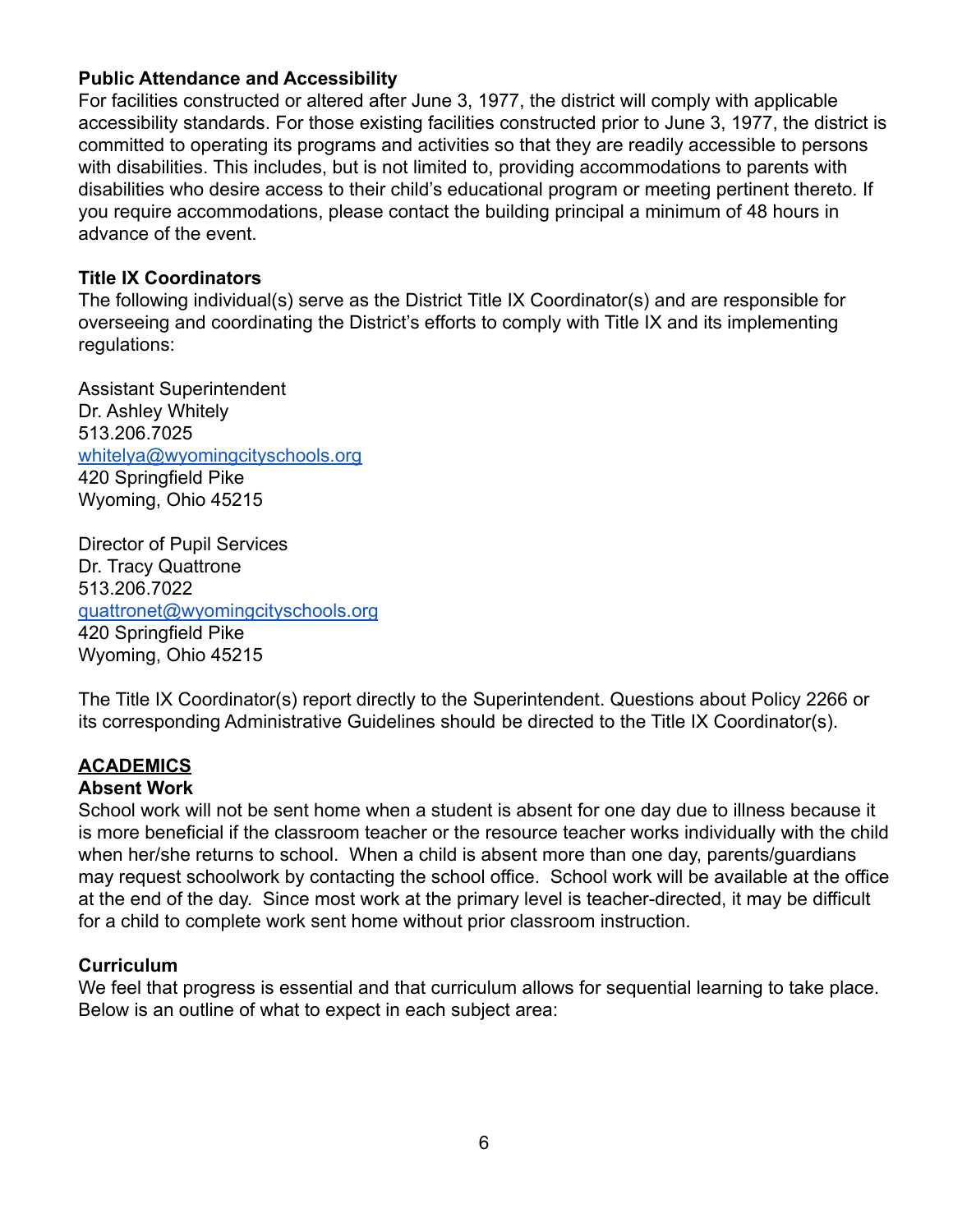- Kindergarten**--**Our kindergarten students are instructed through the use of high interest materials across the content areas. Subject areas are taught in a cross-circular method according to the Ohio state standards and the Wyoming courses of study.
- Reading/Language Arts--We strive for a balanced literacy approach, which combines phonemic awareness, phonics, fluency, vocabulary and comprehension with guided, shared, and individual experiences in reading and writing. Reading Writing Workshop is utilized in grades K- 4.
- Math--Our program is based on the enVision Math series, which emphasizes hands-on activities and experiences where skills build upon each other in the areas of counting, patterns, sorting, measurement, graphing, and estimation.
- Science--The National Geographic science curriculum is used for inquiry based instruction, utilizing hands-on application through science kits, books, and teacher generated materials. Students explore the areas of Earth and Space Sciences, Life Sciences, Physical Sciences, and Science and Technology.
- Social Studies--Students learn to use important social skills while acquiring knowledge of people, history, and places locally, nationally, and around the world.

#### **Grading Philosophy**

We believe that learning is a process that takes place over time. Informal grades given on a day-to-day basis are used to give students feedback and guide them as they learn and progress but not to communicate their final achievements. Grades entered in the teacher's electronic gradebook will summarize their students' learning for the grading period; therefore, grades will not be communicated through Canvas at the Primary level.

#### **Grading Scale**

The purpose of the grading scale is to clearly, accurately, consistently, and fairly communicate learning progress and achievement to students and families. Teachers of all subjects will use the following grading standards on progress reports:

Kindergarten: Students are evaluated for both grade and behavior and receive the following marks: M=Mastered, DV=Developing, or NS=Not Satisfactory

Grades 1 and 2: Students are evaluated for both grade and behavior. The following are the marks for grade: S=Satisfactory, PR=Progressing, N=Needs Improvement, or X=Not Applicable. For behavior, the following are the applicable marks: SB=Satisfactory or NB=Needs Improvement

Grades 3 and 4: Students are evaluated for both grade and behavior. The following are the marks for grades:

- A 94-100 Excellent
- A- 90-93 Excellent
- B+ 87-89 Very Good
- B 83-86 Very Good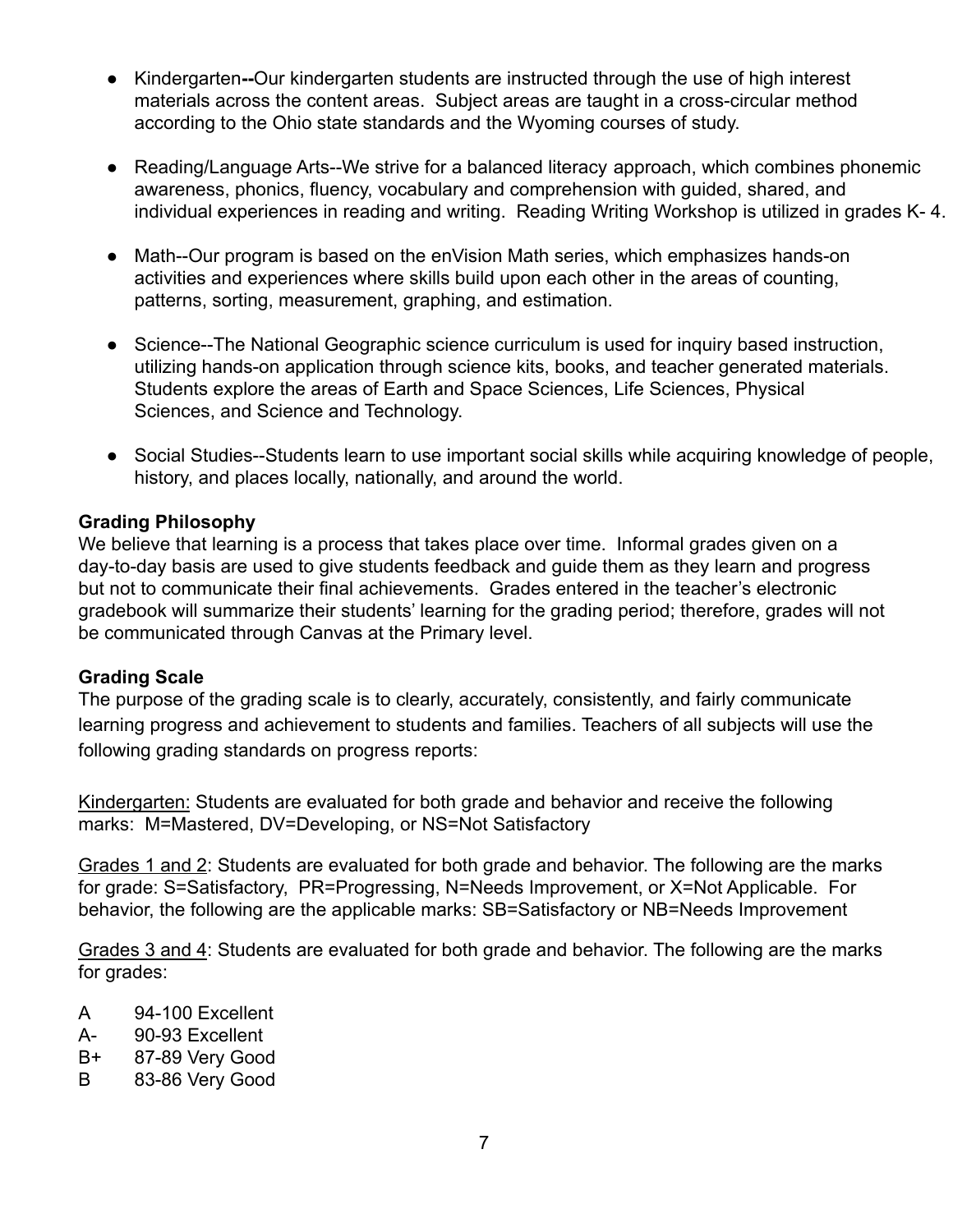- B- 80-83 Very Good
- C+ 76-79 Satisfactory
- C 73-75 Satisfactory
- C- 70-72 Satisfactory
- D 71 and below-Below Average
- N Needs Improvement
- X Not Applicable

The following are the marks given for behavior: OB=Outstanding, SB=Satisfactory, PRB=Progress, or NB=Needs Improvement.

#### **Homework Guidelines**

Quality homework assignments are extensions of the classroom. Promptness is important and expected in completing homework assignments The amount and consistency of homework depends on the subject or unit being studied, and of course, the grade level:

- First, second, and third grade students generally have thirty minutes (or less) per day.
- Fourth graders may have approximately thirty to sixty minutes depending on individual assignment and class projects.

#### **Standardized Tests/Achievement Tests**

State law requires all schools to administer certain State Assessments to measure a child's mastery of basic skills.

All Kindergarten students are administered the Kindergarten Readiness Assessment (KRA). Ohio State Test (OST) assessments are administered to kindergarten, third, and fourth grade students. Please note that students take the 3<sup>rd</sup> grade Ohio State Test (OST) English Language Arts assessment twice during the school year--in the Fall and again in the Spring. Additional tests to monitor student growth and achievement in grades 1 through 4 are administered throughout the school year. Notification of such tests will be sent home from the school prior to administration. Please see the testing chart below.

| Grade   | 2021-2022                                                   |
|---------|-------------------------------------------------------------|
| Kdg.    | <b>Ohio's Kindergarten Readiness</b><br>Assessment<br>(KRA) |
| Grade 2 | <b>INVIEW Tests</b>                                         |
| Grade 3 | OST - Math<br>OST - English Language Arts                   |
| Grade 4 | OST - Math<br>OST - English Language Arts                   |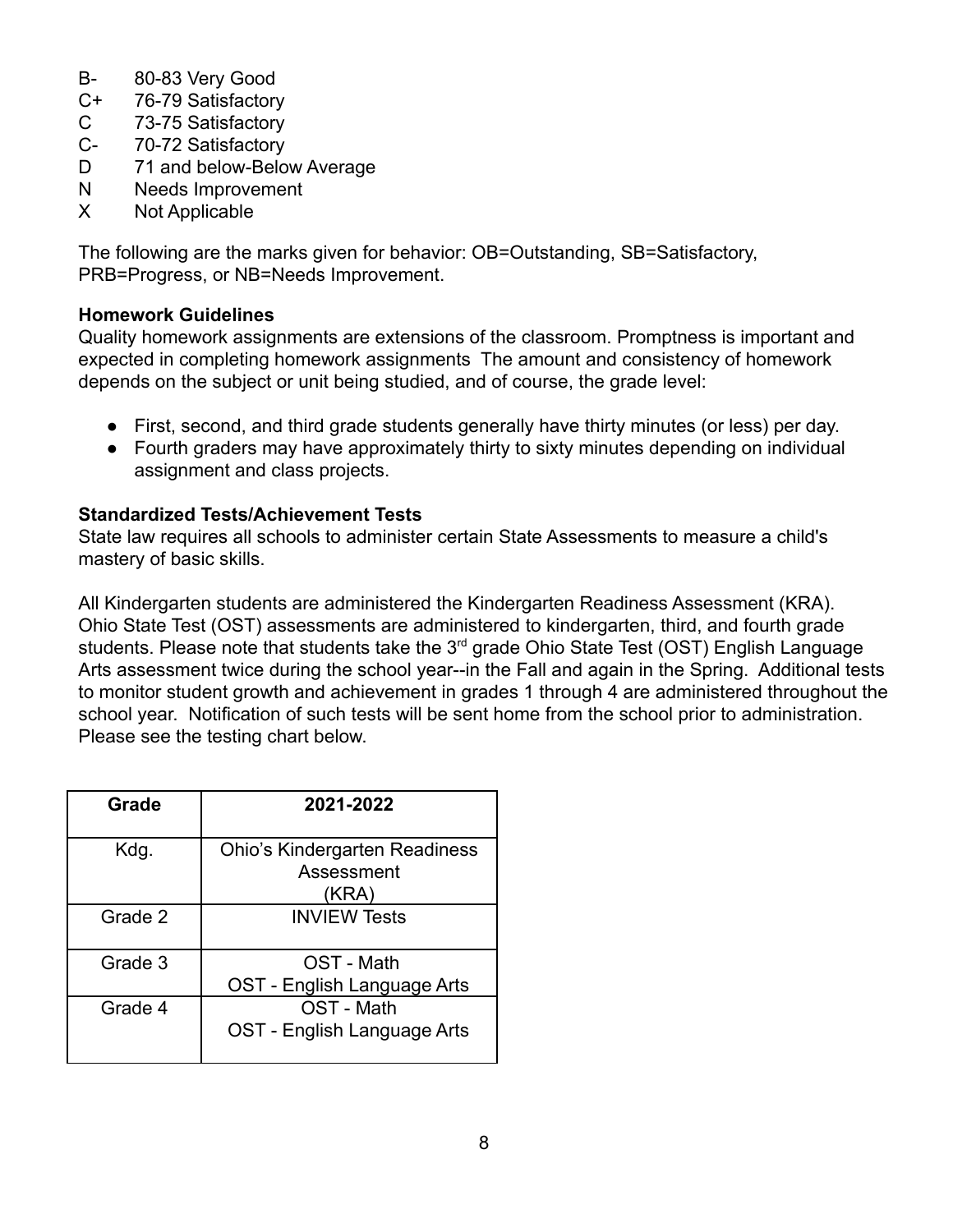For gifted identification, an ability test is administered to second and fourth grade students.

# **ATTENDANCE**

School attendance is a major component of academic success and we want every student to attend school regularly. In many cases, irregular attendance is the major reason for poor school work.

#### **Absences from School**

The educational program offered by this District is predicated upon the presence of the student and requires continuity of instruction and classroom participation. Attendance shall be required of all students enrolled in the schools during the days and hours that the school is in session or during the attendance sessions to which s/he has been assigned.

In accordance with the State law, the Superintendent shall require, from the parent of each student of compulsory school age or from an adult student who has been absent from school or from class for any reason, a statement of the cause for such absence. The Board of Education reserves the right to verify such statements and to investigate the cause of each single absence or prolonged absence.

The State law considers the following factors to be reasonable excuses for time missed at school:

- A. personal illness (a written physician's statement verifying the illness may be required)
- B. illness in the family necessitating the presence of the child
- C. quarantine of the home
- D. death in the family
- E. necessary work at home due to absence or incapacity of parent(s)/guardian(s)
- F. observation or celebration of a bona fide religious holiday
- G. out-of-state travel (up to a maximum of twenty-four (24) hours per school year that the student's school is open for instruction) to participate in a District-approved enrichment or extracurricular activity. (Any classroom assignment missed due to the absence shall be completed by the student.)
- H. such good cause as may be acceptable to the Superintendent

# **Excessive Absences**

When a student of compulsory school age is absent from school with or without legitimate excuse for thirty-eight (38) or more hours in one (1) school month, or sixty-five (65) or more hours in a school year, the student is considered *excessively absent*. The attendance officer shall notify the child's parent or guardian of the child's absences, in writing, within seven (7) school days after the date of the absence that triggered the notice requirement. At the same time written notice is given, any appropriate intervention action listed herein may be taken.

A student will be considered *habitually truant* if the student is of compulsory school age and absent without a legitimate excuse for thirty (30) or more consecutive hours, for forty-two (42) or more hours in one (1) school month, or seventy-two (72) or more hours in one (1) school year.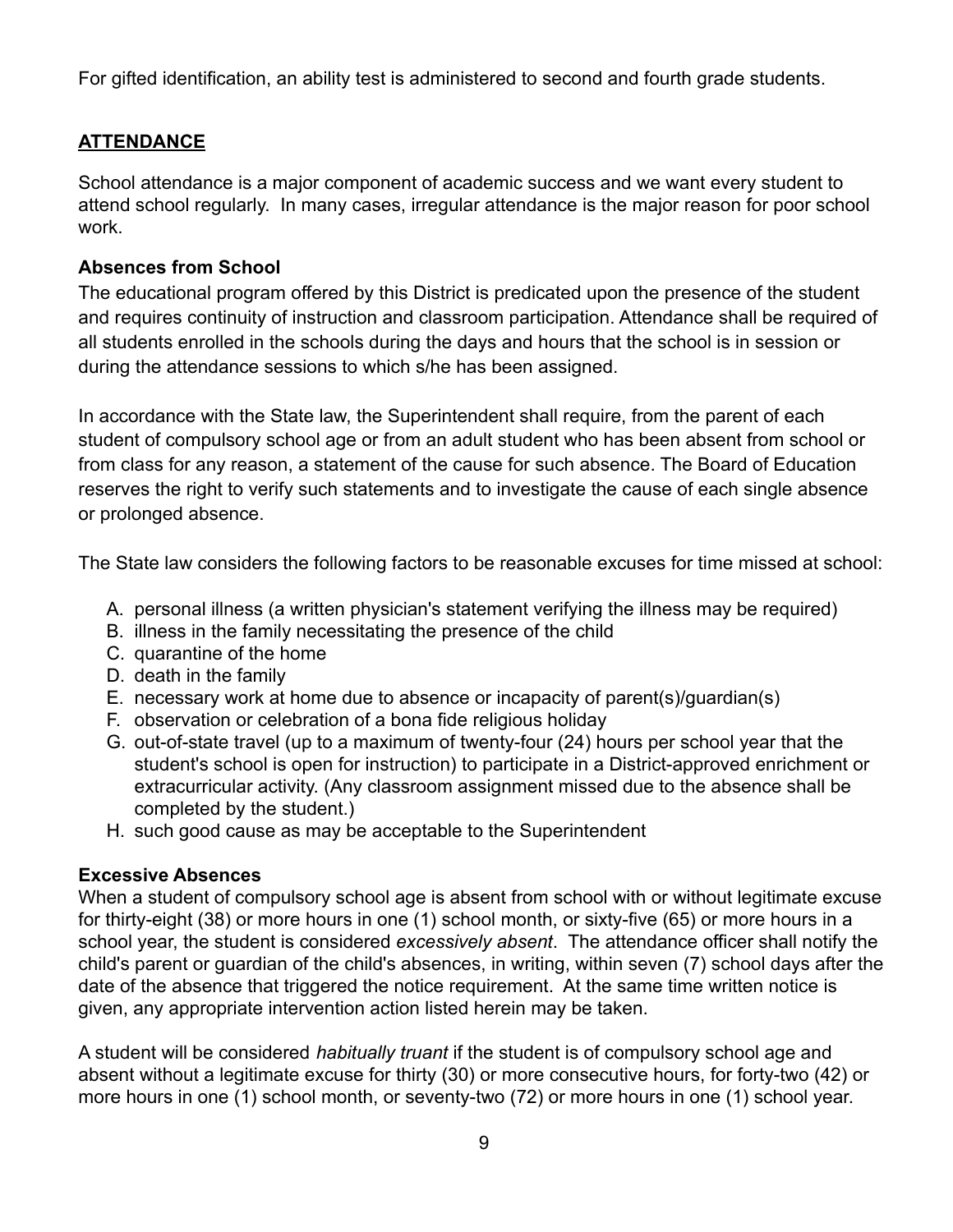Legitimate excuses for the absence of a student who is otherwise habitually truant include but are not limited to:

- A. the student was enrolled in another school district;
- B. the student was excused from attendance in accordance with R.C 3321.04; or
- C. the student has received an age and schooling certificate.

Teachers are responsible for reporting attendance and tardiness to the front office, and attendance staff will maintain the database for attendance. Whenever possible, interventions for attendance are provided as a pattern of absences is developing. These may include referral to guidance counselors, attendance contracts, and/or a letter from the building administrator.

Though suspensions are considered unexcused absences, they should not count toward truancy triggers because suspensions represent a legitimate excuse to be out of school. However, suspensions do count toward excessive absences because the definition of excessive absences does not distinguish between legitimate and not legitimate reasons for missing school.

During a period of unexcused absence, students are held accountable for all content, assignments, and major tests.

# **Attendance Procedures**

A parent or guardian must contact the attendance line within 24 hours of the absence. The date(s) of the absence and the reason for the absence must be provided to the Attendance Office. If that 24-hour window is missed, then the absence, regardless of the reason, is considered unexcused. An absence outside the scope of the aforementioned reasons will be considered unexcused.

Students need to be free of vomiting, fever, and diarrhea for 24 hours before returning to school.

# **Entering/Leaving the Building**

Students needing to leave school for appointments during the school day are to bring a note to the Main Office at the beginning of the school day. Upon time to leave, the child will be called to the office once his/her parent or guardian arrives at the school. Parents/guardians must come to the school office and sign the child out and meet their child in the office. Students are not to enter or leave the building during the school day without reporting to the Main office. If a student is habitually called out during the school day, an administrator may speak to the parent to gain insight into the situation.

Principals may release students before the end of a school day only upon presentation of a written, face-to-face, or phone call request from the child's parent or for emergency reasons. Students may be released only to a parent or to a properly-identified person authorized in writing by the parent to act on their behalf. A student may be released "on his/her own" only with verified parental permission.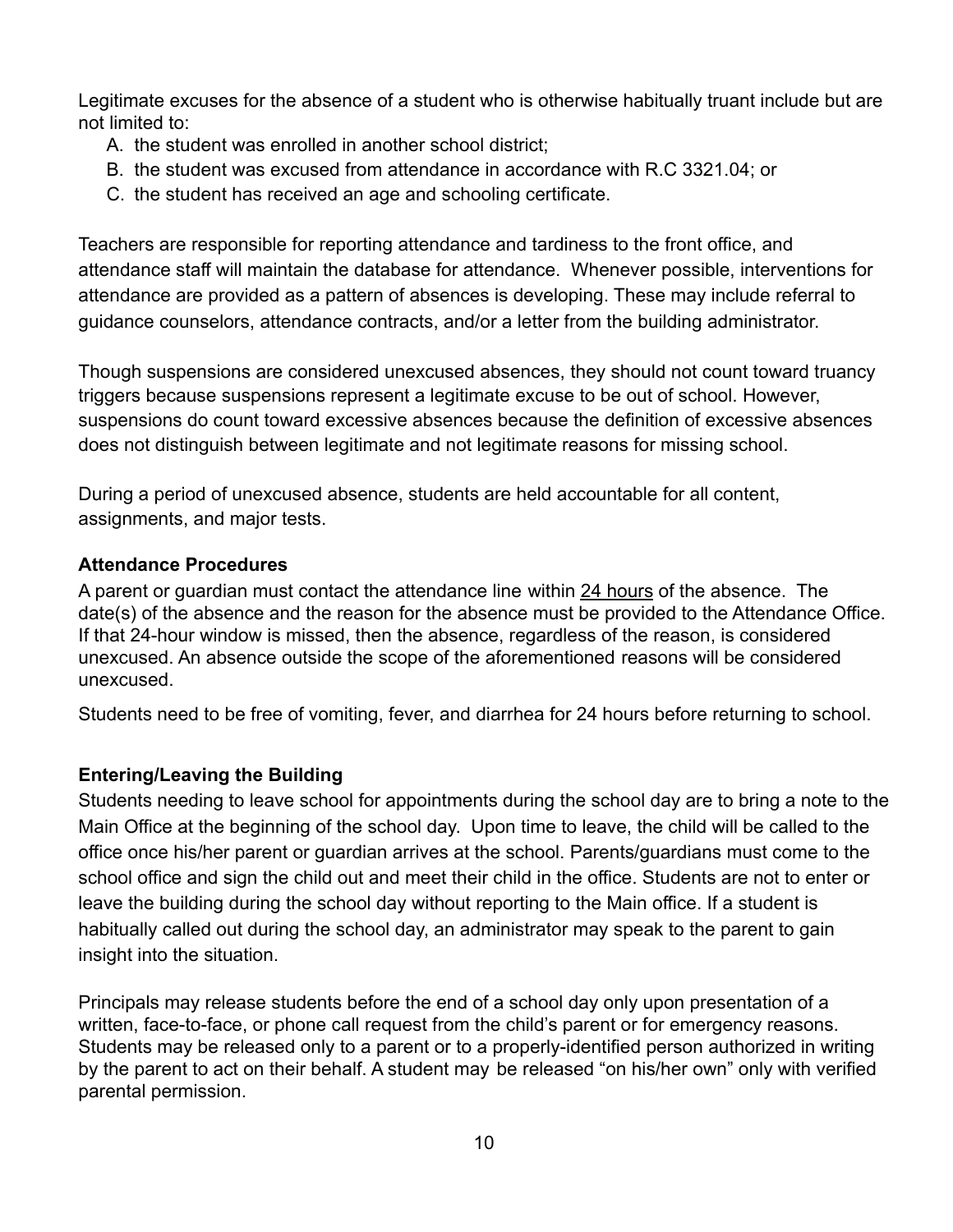Students with professional appointments (ex. doctor, dentist, court) need to bring a note to the school after the appointment. If a student is going to arrive late to school or leave school early, a detailed description of the absences must be provided in writing (such as a doctor's note for a doctor's appointment), or in a phone call within 24 hours of the absence/dismissal. If an excuse for an absence is not presented within 24 hours, the absence will be marked unexcused.

Parent(s), guardian(s), or other responsible persons shall provide the school with their current home and/or work telephone numbers and home addresses, as well as emergency telephone numbers. If parents or guardians will be out of town, it is helpful for the school to be notified of the names and phone numbers of the adults responsible for the child.

#### **Tardiness to School**

Students arriving tardy to school need a note or a phone call to the attendance line within 24 hours of the tardy explaining the reason for the tardy. If a phone call or note is not received within 24 hours of the tardy, then the tardy will be considered unexcused. A tardy outside the scope of the aforementioned reasons will be considered unexcused.

# **Contacting the School**

Because it is important to receive notice from a parent/guardian when a student is absent, only a phone call or a written note from a legal guardian are appropriate forms of communication. Whenever a student is absent or tardy, parents need to be specific about the reason why so the school can accurately record the type of absence (excused or unexcused). Simply saying "my child is going to be absent" or "my child has an appointment" does not provide enough information to accurately record the type of absence.

#### **Vacations**

While students can miss school to take a vacation, these absences are considered unexcused, and in some cases where enough unexcused absences/hours are accumulated, can lead to the truancy process as dictated by Ohio law. Please refer to the Wyoming Primary School Truancy Process chart for more information. Whenever a proposed absence-for-vacation is requested, parents must notify the principal in writing. The purpose and length of the absence should be made clear. Those who would like to discuss a potential absence must request an appointment with the principal. Vacations are documented as unexcused absences; however, students may make-up their work.

# **Wyoming Primary Schools Attendance Support Process**

The school values collaboration with parents regarding their children's education, and attendance is a direct component of the student's success. Therefore, we have a consistent process of support: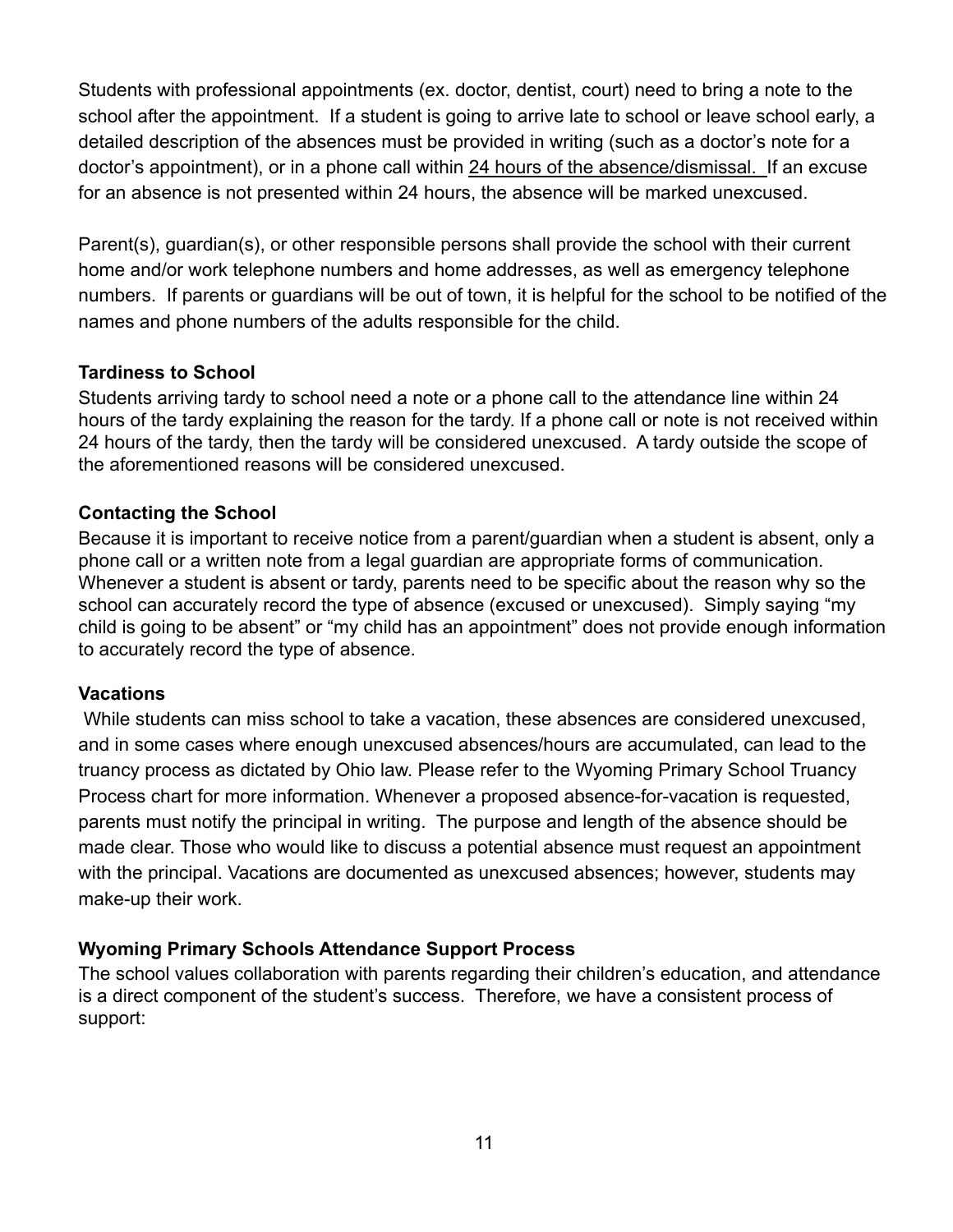| <b>Number of Hours of Absences</b>                                  | <b>School Action</b>                                                                        |
|---------------------------------------------------------------------|---------------------------------------------------------------------------------------------|
| 19 or more unexcused/excused hours in a                             | Absences will be considered unexcused after the                                             |
| week                                                                | third full-day absence in any given week without a                                          |
|                                                                     | valid note in accordance to our attendance list of                                          |
|                                                                     | legitimate absences as follows:                                                             |
|                                                                     | A. personal illness (a written physician's                                                  |
|                                                                     | statement verifying the illness may be                                                      |
|                                                                     | required);                                                                                  |
|                                                                     | B. illness in the family necessitating the                                                  |
|                                                                     | presence of the child;                                                                      |
|                                                                     | C. quarantine of the home;                                                                  |
|                                                                     | D. death in the family;                                                                     |
|                                                                     | E. necessary work at home due to absence or<br>incapacity of parent(s)/guardian(s);         |
|                                                                     | F. observation or celebration of a bona fide                                                |
|                                                                     | religious holiday;                                                                          |
|                                                                     | G. out-of-state travel (up to a maximum                                                     |
|                                                                     | twenty-four (24) hours per school year) to                                                  |
|                                                                     | participate in a District-approved                                                          |
|                                                                     | enrichment or extracurricular                                                               |
|                                                                     | activity;                                                                                   |
|                                                                     | H. such good cause as may be acceptable to                                                  |
|                                                                     | the Superintendent;                                                                         |
|                                                                     | I. medically necessary leave for a pregnant                                                 |
|                                                                     | student;                                                                                    |
|                                                                     | J. service as a precinct officer at a primary,                                              |
|                                                                     | special or general election in accordance                                                   |
|                                                                     | with the program.                                                                           |
| With or without a legitimate excuse<br>38 or more hours in a school | Student is considered excessively absent                                                    |
| month, or                                                           | Within 7 days of the triggering absence, the<br>school's attendance officer must notify the |
| 65 or more hours in a school year                                   | parent in writing of the student's absences.                                                |
| Without a legitimate excuse                                         | Student is considered habitually truant<br>$\bullet$                                        |
| 30 or more consecutive hours,                                       | Within 7 days of the triggering absence, the                                                |
| 42 or more hours in a school                                        | district will: Select an absence intervention                                               |
| month, or                                                           | team (AIT), and make at least 3 attempts at                                                 |
| 72 or more hours in a year                                          | meaningful contact with a parent or guardian                                                |
|                                                                     | Within 10 days of the triggering absence: The                                               |
|                                                                     | student is assigned his/her AIT                                                             |
|                                                                     | Within 14 days of the triggering absence:                                                   |
|                                                                     | Absence Intervention Plan (AIP) must be                                                     |
|                                                                     | developed (can include counseling and                                                       |
|                                                                     | referrals to community social service agencies)                                             |
| 85 or more unexcused/excused hours                                  | A valid note from a professional (i.e.:                                                     |
|                                                                     | physician) is required for every absence                                                    |
|                                                                     | hereafter or it is considered unexcused.                                                    |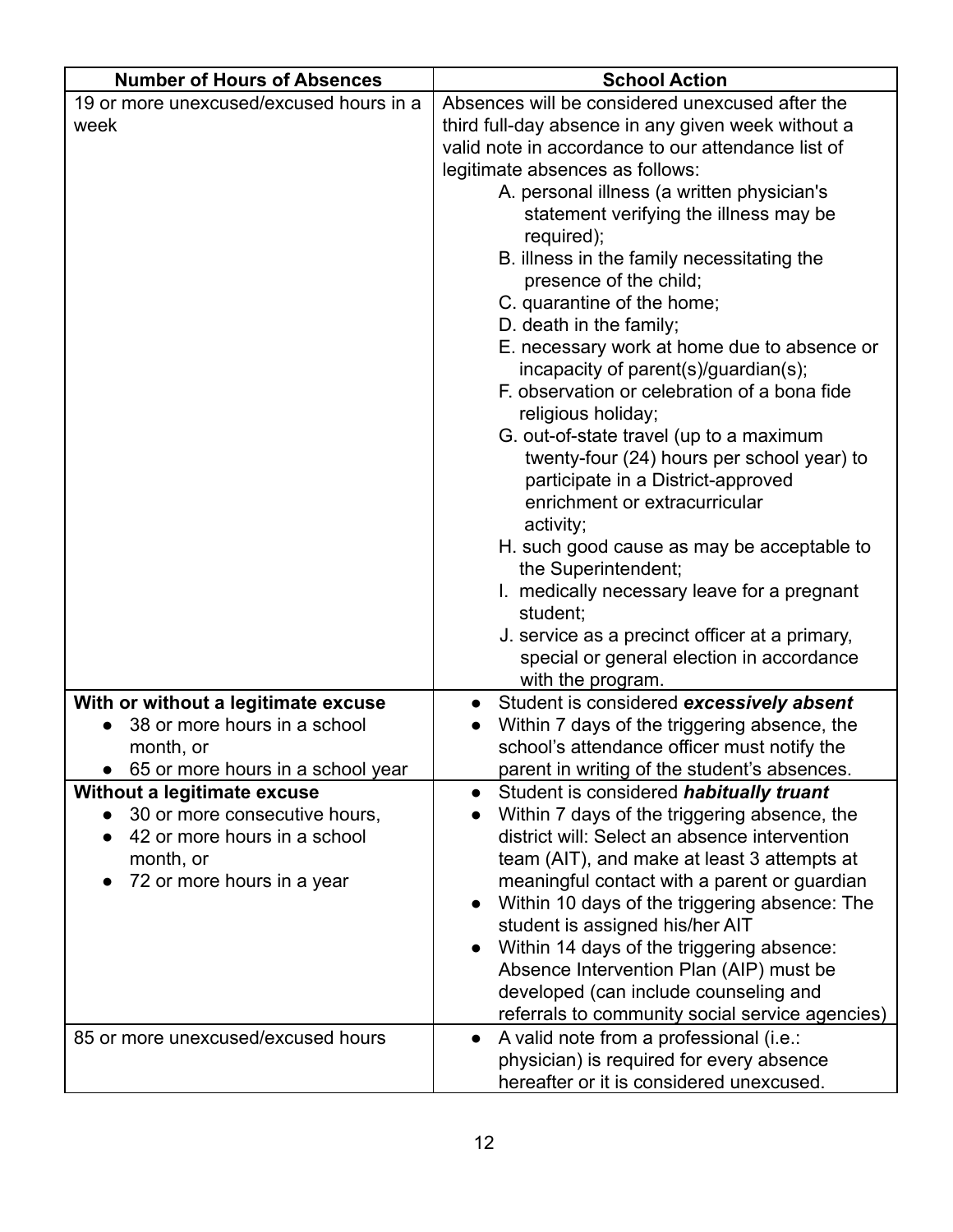| Additional unexcused hours after<br>attendance meeting and/or breaking of<br>attendance contract | At the discretion of administration, school privileges<br>may be revoked (such as school dances, early<br>release/late arrival, extracurricular activities, athletics<br>- spectator or participation) and/or a referral for<br>supportive services.                                                                                                                                                                                                                                      |
|--------------------------------------------------------------------------------------------------|-------------------------------------------------------------------------------------------------------------------------------------------------------------------------------------------------------------------------------------------------------------------------------------------------------------------------------------------------------------------------------------------------------------------------------------------------------------------------------------------|
| <b>Juvenile Court Filing</b>                                                                     | The school district can file a charge of habitual<br>truancy:<br>• On the 61 <sup>st</sup> day (or one business day after a<br>holiday or Court closure) after the AIP was<br>implemented if the student did not make<br>progress on the plan or the student continues<br>to be absent<br>• Prior to the $61st$ day after the implementation of<br>the AIP if the student is absent 30 or more<br>consecutive hours or 42 or more hours in a<br>month while the plan is being implemented |

\* Monitoring of student absences will occur weekly.

#### **DISCIPLINE**

Good conduct is based on respect and consideration for the rights of others. Students are expected to conduct themselves in such a way that the rights of others are not violated. A student who fails to comply with established school rules, or any reasonable request made by school personnel on school property and/or at school-related events, will be subject to approved student discipline regulations. WCS will not tolerate violent, disruptive or inappropriate behavior by its students, and such behavior is prohibited as set forth in the Student Code of Conduct.

#### **Due Process Rights**

Per WSC Board Policy Policy 5611, Ohio Revised Code. It is recognized "that students have limited constitutional rights when it comes to their education," therefore due process will be enforced during all disciplinary situations.

#### **Code Of Regulations For Conduct Of Pupils**

This code of regulations is adopted by the Wyoming Board of Education pursuant to 3313.661, Ohio Revised Code.

Any pupil engaging in the types of conduct either specifically or generally like the kinds of conduct listed below is subject to expulsion, suspension, emergency suspension or removal from curricular or extracurricular activities pursuant to Ohio Revised Code 3313.661 and Policy 5610 of the Wyoming Board of Education.

We believe that misbehavior and misconduct at the primary is an opportunity to teach our students the proper way to engage and interact in the educational setting.

1. Damage or destruction of school property, on or off school property.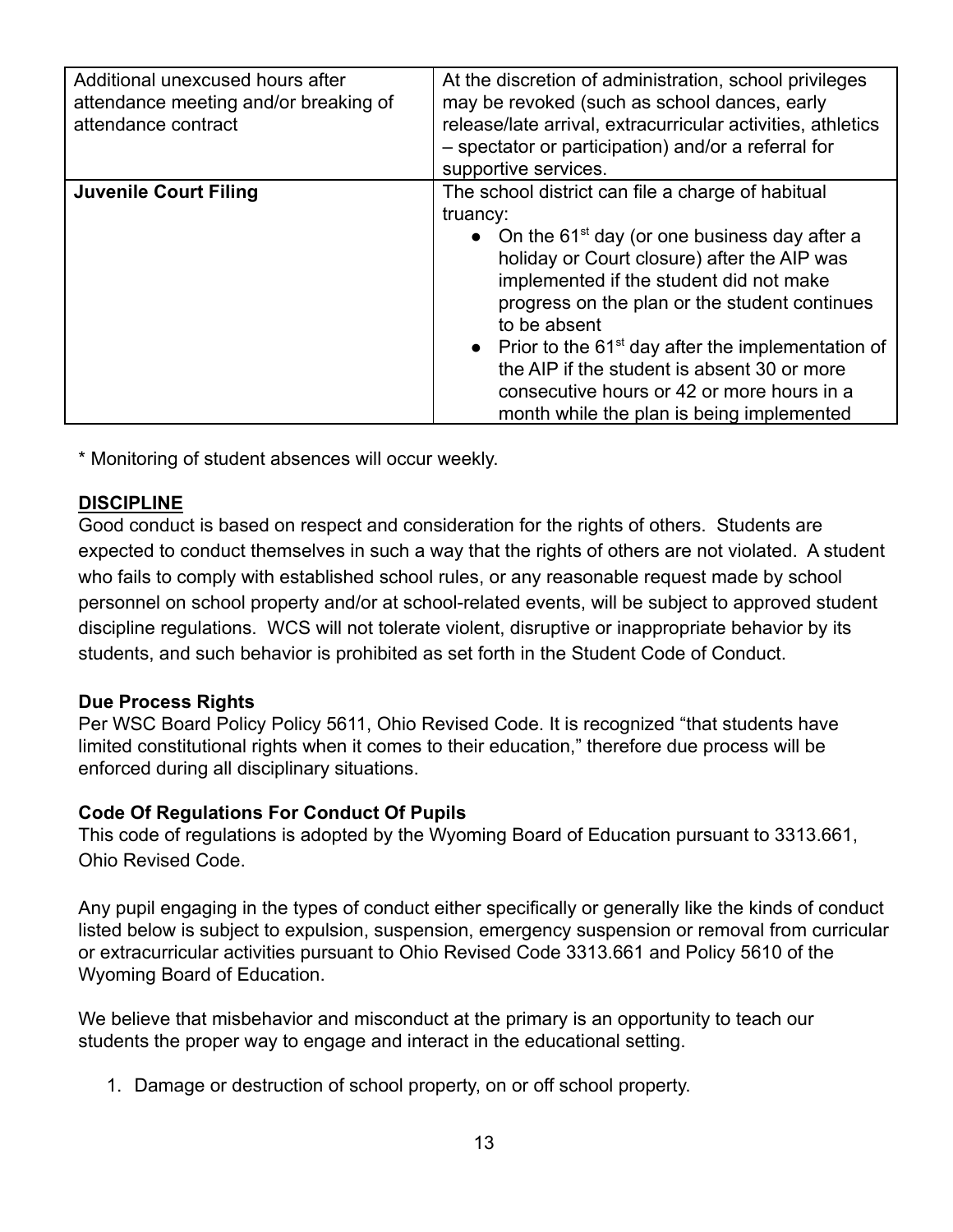- 2. Damage or destruction of private property on school premises or in areas controlled by the school.
- 3. Assault on a school employee, student, or other person on school premises while in the custody or control of the school, or in the course of a school related activity.
- 4. Use, possession, sale or distribution of a firearm or other dangerous weapon on school property, in a school zone, or in any other area controlled by the school.
- 5. Any item that resembles a firearm, but does not have the explosive characteristics of a firearm but may use a spring loaded device or air pressure by which to propel an object or substance, (i.e. toy guns, cap guns, BB guns, pellet guns, etc.)
- 6. Fighting.
- 7. Chronic misbehavior which disrupts or interferes with any school activity.
- 8. Disregard of reasonable directions or commands by school authorities including school administrators and teachers.
- 9. Any disruption or interference with school activities.
- 10. Presence in areas during school hours or outside school hours where a student has no legitimate business without permission of school administrators or teachers.
- 11. Leaving school during school hours without permission of the proper school authority.
- 12. Distribution of pamphlets, leaflets, buttons, insignia, etc., without the permission of school administrators or teachers.
- 13. Demonstrations by individuals or groups causing disruption to the school program.
- 14. Disrespect to a teacher or other school authority.
- 15. Skipping detention.
- 16. Refusing to take detention or other properly administered discipline.
- 17. Falsifying information given to school authorities in the legitimate pursuit of their jobs.
- 18. Use, possession, sale, or distribution, transmitting, concealing, consuming, showing evidence of having consumed, using or offering for sale any alcoholic beverages, illegal drugs, nonprescription drugs, look-alike drugs, or any mind-altering substance while on school grounds or facilities, at school-sponsored events, in situations under the authority of the school, or in school-controlled vehicles. Included in this prohibition are any substances, nonalcoholic beers, steroids, tobacco, and tobacco products, and drug paraphernalia.
- 19. Sexual harassment.
- 20. Turning in false fire, tornado, bomb, or disaster alarms.
- 21. Placing signs or slogans on school property without the permission of the proper authority.
- 22. Extortion of a pupil or school personnel.
- 23. Forgery of school-related documents.
- 24. Cursing.
- 25. Truancy.
- 26. Cheating or plagiarizing.
- 27. Hazing.
- 28. Gambling.
- 29. Tardiness.
- 30. Improper or suggestive dress.
- 31. Engaging in sexual acts on school premises.
- 32. Publication of obscene, pornographic, or libelous material.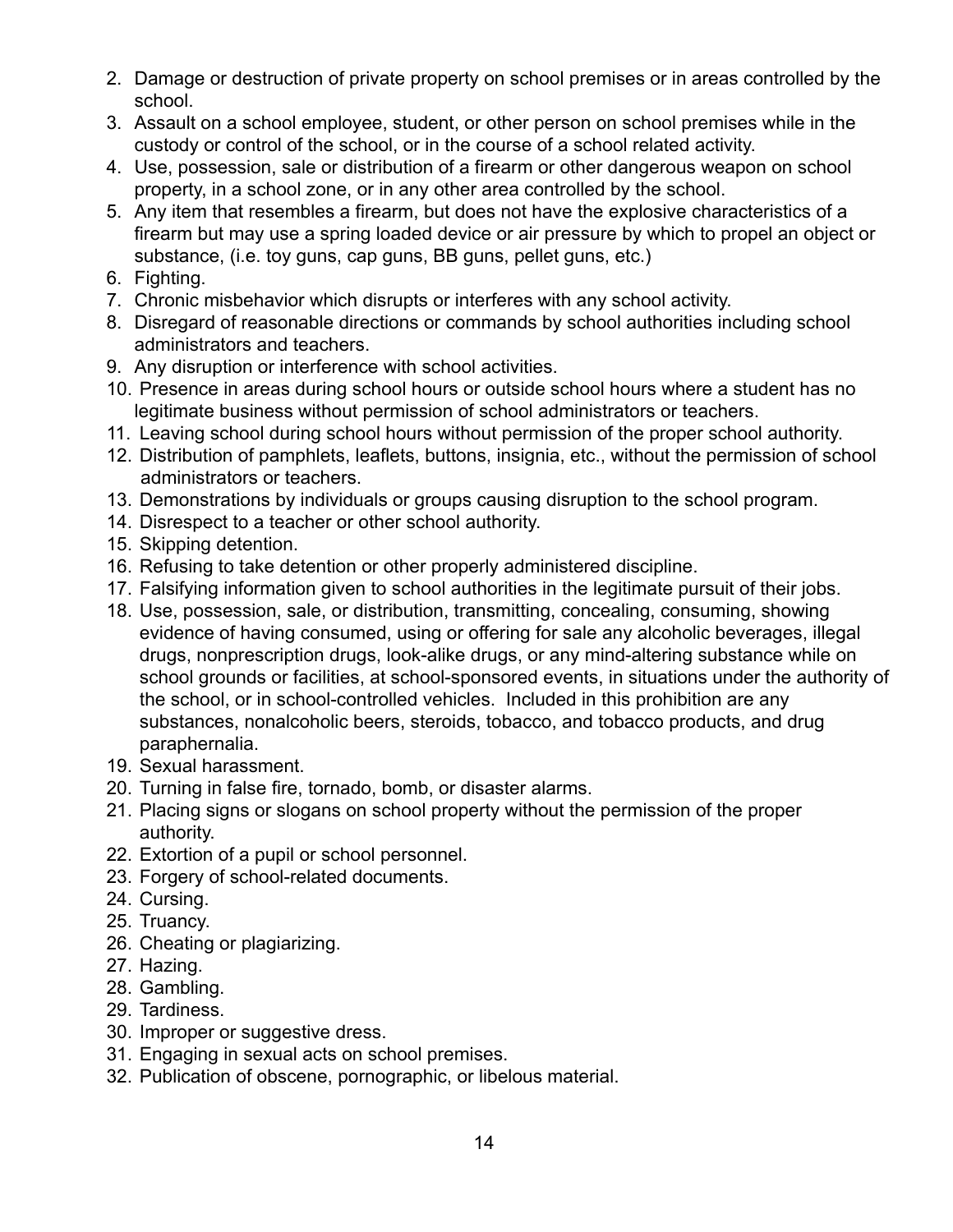- 33. Use of indecent or obscene language in oral or written form.
- 34. Indecent exposure.
- 35. Unauthorized use of fire.
- 36. Theft.
- 37. Failure to abide by reasonable dress and appearance codes set forth in student handbooks or established by the administration or the Board of Education.
- 38. Failure to abide by rules and regulations set forth by the administration for student parking.
- 39. Disobedience of driving regulations while on school premises.
- 40. Presence on school property with a communicable disease.
- 41. Willfully aiding another person to violate school regulations.
- 42. Refusal to provide required documentation to school regulations.
- 43. Threatening staff or students.
- 44. Any type of prohibited activity listed herein engaged in by a student on premise, on a school bus or while in the control or custody of the District regardless of whether on or off school premises, or at a school-related activity regardless of location.
- 45. Any other activity by a student which the student knows or should know will disrupt the academic process or a curricular or extracurricular activity while on school premises, or while in control or custody of the District regardless of whether on or off school premises, or at a school-related activity regardless of location.
- 46. Commission by a study of any crime in violation of the Ohio Criminal Code, Ohio Traffic Code, Juvenile Code and/or any Municipal criminal or juvenile ordinance.
- 47. School authorities may search the person or property of a student, with or without the student's consent, whenever they reasonably suspect that the search is required to discover evidence of a violation of law or school rules. The extent of the search will be governed by the seriousness of the alleged infraction and the student's age. Contents of personal communication devices may be searched if there exists a reasonable suspicion that it may have been used in an activity prohibited by the Code of Conduct.

#### **Permanent Exclusion**

When a student commits one of several serious crimes which are specified by law, the Superintendent may seek to have that student permanently excluded from school. The offenses for which permanent exclusion is authorized are as follows:

- 1. conveying deadly weapons onto school property or to a school function;
- 2. possessing deadly weapons on school property or at a school function;
- 3. carrying a concealed weapon on school property or at a school function;
- 4. trafficking in drugs on school property or at a school function;
- 5. murder or aggravated murder on school property or at a school function;
- 6. voluntary or involuntary manslaughter on school grounds or at a school function;
- 7. assault or aggravated assault on school grounds or at a school function;
- 8. rape, gross sexual imposition or felonious sexual penetration on school grounds, at a school function or when a victim is a school employee and;
- 9. complicity in any of the above offenses, regardless of location.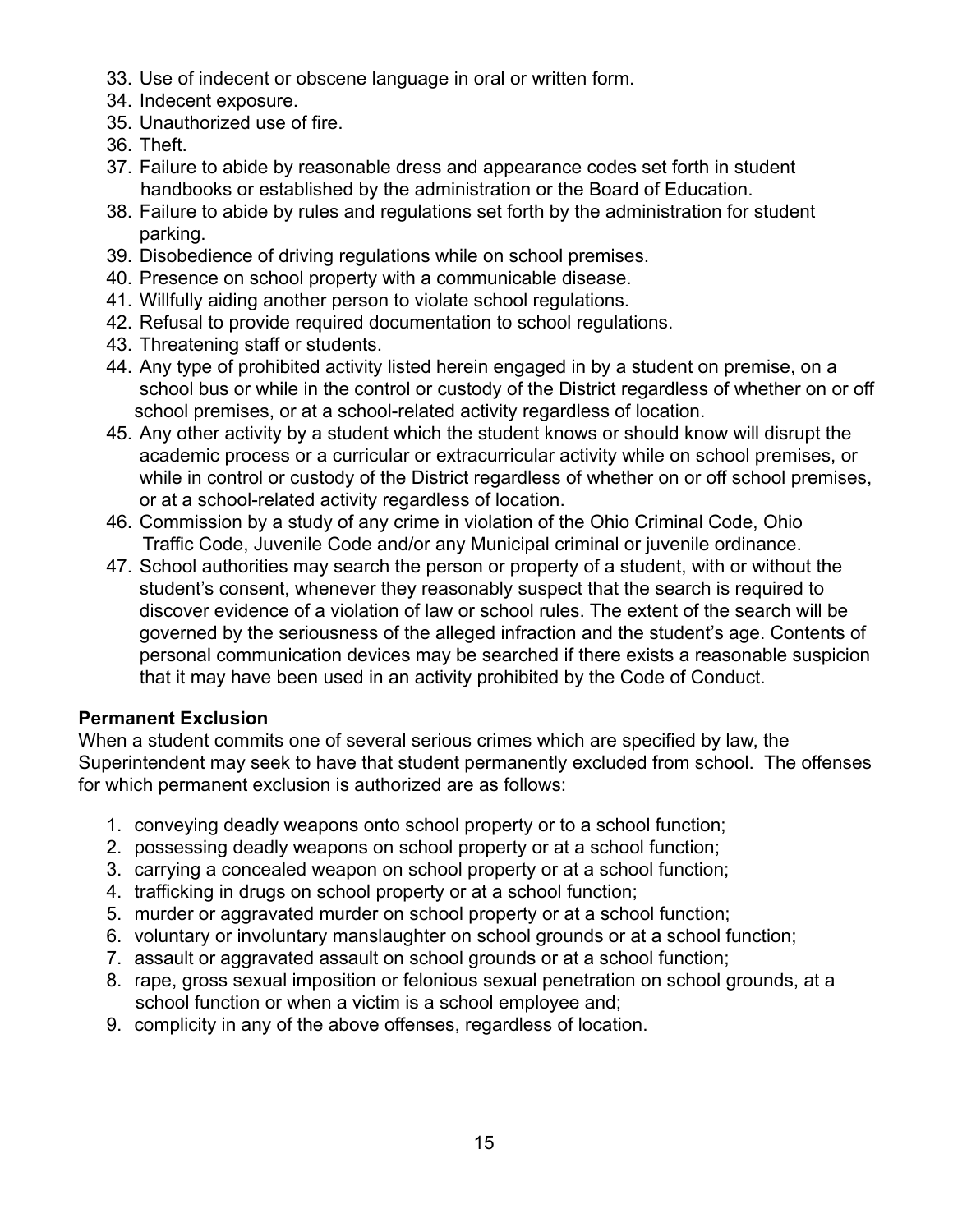# ALL LOCKERS IN THE SCHOOL BUILDINGS OF THIS SCHOOL DISTRICT ARE SCHOOL PROPERTY AND ARE SUBJECT TO SEARCH AT ANY TIME.

Expulsion is a more serious consequence than suspension. Students cannot make-up work missed during the time of his/her expulsion.

#### **Harassment, Intimidation, Bullying, and Cyber-Bullying**

Harassment, intimidation, or bullying toward a student, whether by other students, staff, or third parties is strictly prohibited and will not be tolerated. This prohibition includes aggressive behavior, physical, verbal, and psychological abuse. The Board of Education will not tolerate any gestures, comments, threats, or actions which cause or threaten to cause bodily harm or personal degradation. This policy applies to all activities in the District, including activities on school property or while en-route to or from school, and those occurring off school property if the student or employee is at any school-sponsored, school approved, or school related activity or function, such as field trips or athletic events where students are under the school's control, in a school vehicle, or where an employee is engaged in school business.

Use of offensive language in a discriminatory manner is unacceptable. Federal law protects students from discrimination on the basis of race, color, national origin, sex, religion, familial status, and disability. It also protects students who do not conform to stereotypical notions of masculinity and femininity.

To access the entire Board of Education policy on *Bullying and Other Forms of Aggressive Behavior*, which includes electronic bullying, please see the district website under Policies (#1662, 3362, 4362, and 5517) or see the posting in district buildings.

The district Civil Rights/Compliance Officer is Dr. Ashley Whitely, Assistant Superintendent (513-206-7025). The Back-Up Officer is Dr. Tracy Quattrone, Director of Pupil Services (513-206-7022).

#### **Student Conduct On School Buses**

The following regulations pertain to school bus conduct and are intended to ensure the safety and welfare of the students, the bus driver, and other drivers on the road, and to ensure the safety and proper maintenance of school buses. Students have duties and obligations, which will contribute to a safe and orderly bus ride, and therefore, are responsible for complying with the following rules. The failure of a student to follow these regulations may result in the loss of bus privileges.

- 1. All students who cross the roadway to board or depart from the bus shall wait for the driver to signal them to cross. The student shall then cross and stay at least 10 feet from the front of the bus.
- 2. Immediately upon entering the bus, pupils shall take regularly assigned seats.
- 3. Students shall not be loud or use improper language.
- 4. Windows and vents shall not be adjusted without permission of the driver, and students shall not stick any object or part of their body out the bus window at any time.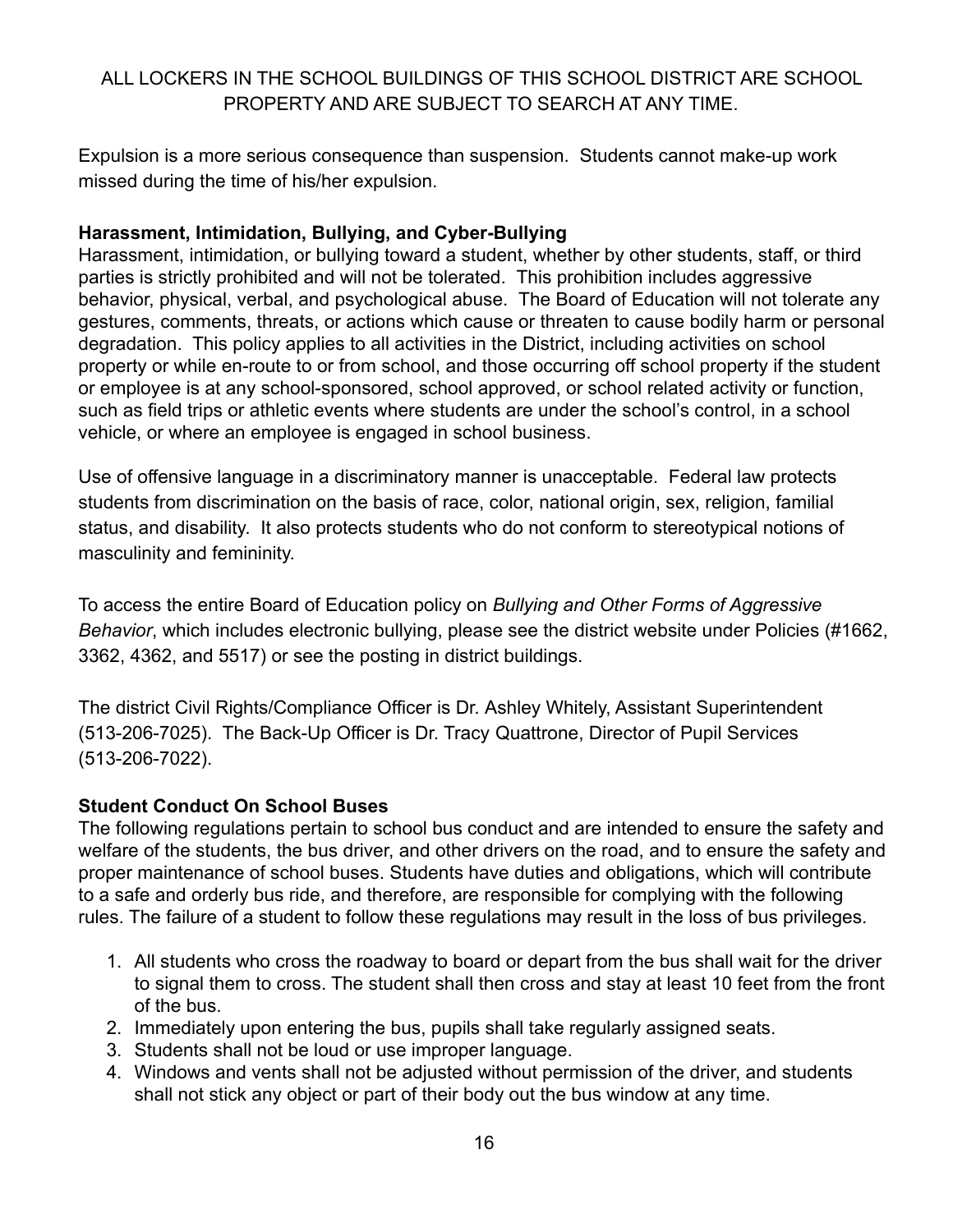- 5. No student shall attempt to get on or off the bus until it has come to a complete stop. Students shall remain seated while the bus is in motion.
- 6. Students should be at the assigned bus stop five minutes prior to the established pick up time.
- 7. Students should not talk to the driver unless necessary while on the route.
- 8. Students should not stand in the middle of the road. Students should respect the property of others while waiting for the bus.
- 9. Students shall conduct themselves on the bus as they would in an orderly classroom. Reasonable conversation is permitted.
- 10.Students are never permitted to transport animals, glass objects or other potentially dangerous objects on the school bus. No balloon bouquets shall be permitted on the bus.
- 11. There shall be no talking or other noise at railroad crossings.
- 12. Eating, drinking or chewing gum on the bus is not permitted by state law.
- 13. Waste paper and trash should never be dropped on the floor of the bus. It may be deposited in the provided receptacle.
- 14. Use of tobacco products or lighting matches is absolutely prohibited on the bus.
- 15. No student will enter or exit from the bus through the emergency door unless specifically instructed to do so by the driver. The exit must always remain free of obstructions.
- 16. No possession of and/or lighting of firecrackers and/or explosives on the bus.
- 17. After a student has entered a bus, he/she may not leave the bus without permission. The student must get off at their assigned stop.
- 18. Students are to board their bus immediately following dismissal from school. Once the bus doors are closed permission to board the bus will be denied. DO NOT RUN AFTER THE BUS.
- 19. Students may carry on the bus only objects that can be held in their laps (i.e. large musical instruments such as the cello or bass are at the discretion of Petermann).
- 20. Students must remain seated keeping aisles clear.
- 21. Students must not have alcohol or drugs in their possession on the bus. Prescription medication required for students may not be transported on the bus.
- 22. Students must remain seated until the bus comes to a complete stop.
- 23. Students are prohibited from bringing any weapons on the bus.
- 24. No skateboards, scooters or hockey sticks on the bus.
- 25. All rules in the "Student Code of Conduct" apply to students while they are on a school bus.

Students will be picked up and dropped off at their appointed bus stops. Students should arrive at pickup points no more than 10 minutes prior to the scheduled time of the arrival of the school bus.

Students waiting at school for pickup will be the joint responsibility of the administrator of that school and the school the student attends.

Arrangements for a different pick-up or drop-off are not permissible. If there are extenuating circumstances, changes in bus transportation must be pre-approved through building administration. Notes written to the bus driver will not be accepted. Riding the bus to school is a privilege and convenience.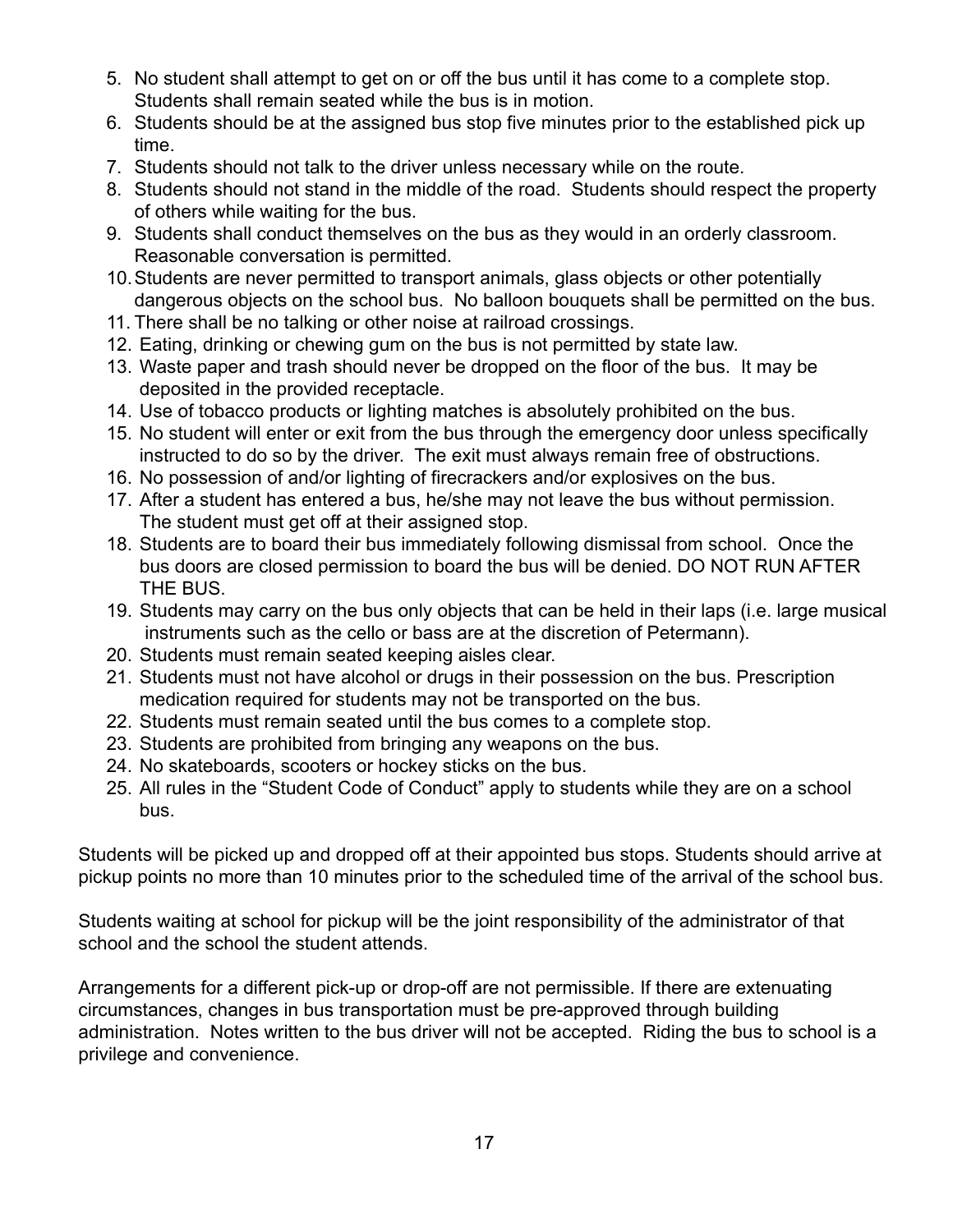# **Bus Discipline**

When discipline problems with individual students arise, the following procedure shall be applied:

- 1. The driver will handle the problem, if possible.
- 2. If the driver is unable to solve the problem, the driver will report it as a discipline conduct report to the principal. The disciplinary disposition of the case will be by the principal of the school.
	- a.  $1<sup>st</sup>$  offense conduct report along with a letter will be sent home to parents and to the student's school
	- b.  $2^{nd}$  offense conduct report along with a letter will be sent home to parents and to the student's school
	- c.  $3<sup>rd</sup>$  offense 3 days suspension from bus transportation
	- d.  $4<sup>th</sup>$  offense 5 days suspension from bus transportation
	- e. 5<sup>th</sup> offense 10 days suspension from bus transportation

A student may be removed from the bus for the remainder of a school year following due process. On the third, fourth, and fifth offenses, student transportation services will be reinstated following student's attendance in school.

3. Cases that cannot be solved through the courses outlined above will be referred to the Superintendent.

# **HEALTH INFORMATION**

# **Administering Medicines To Students**

Many students are able to attend school regularly only through effective use of medication in the treatment of disabilities or illnesses that will not hinder the health or welfare of others. If possible, all medication should be given by the parent at home. If this is not possible, parents may come to school to administer medications to their children. School personnel will be permitted to administer medications only when no other alternative is available. In this circumstance, if a student is required by a physician's note to take medication during the school day, the procedures below will be followed:

- 1. School personnel must be informed that the administration of any drug (prescription or over-the-counter) without the order of the physician and the permission of the parent or guardian could be interpreted as practicing medicine and is prohibited by law.
- 2. The principal or his appointed representative will supervise the storage and dispensing of the medications in the absence of the school nurse.
- 3. Medications should be brought to school by the parent or guardian and must be received in the container in which it was dispensed by the prescribing physician or licensed pharmacist.
- 4. Written permission must be received from the parent or guardian of the student requesting that the school district comply with the physician's order.
- 5. A completed Medication Request Form, which complies with existing law, must be received and retained.
- 6. Accurate records must be kept of all medications administered to students by school personnel.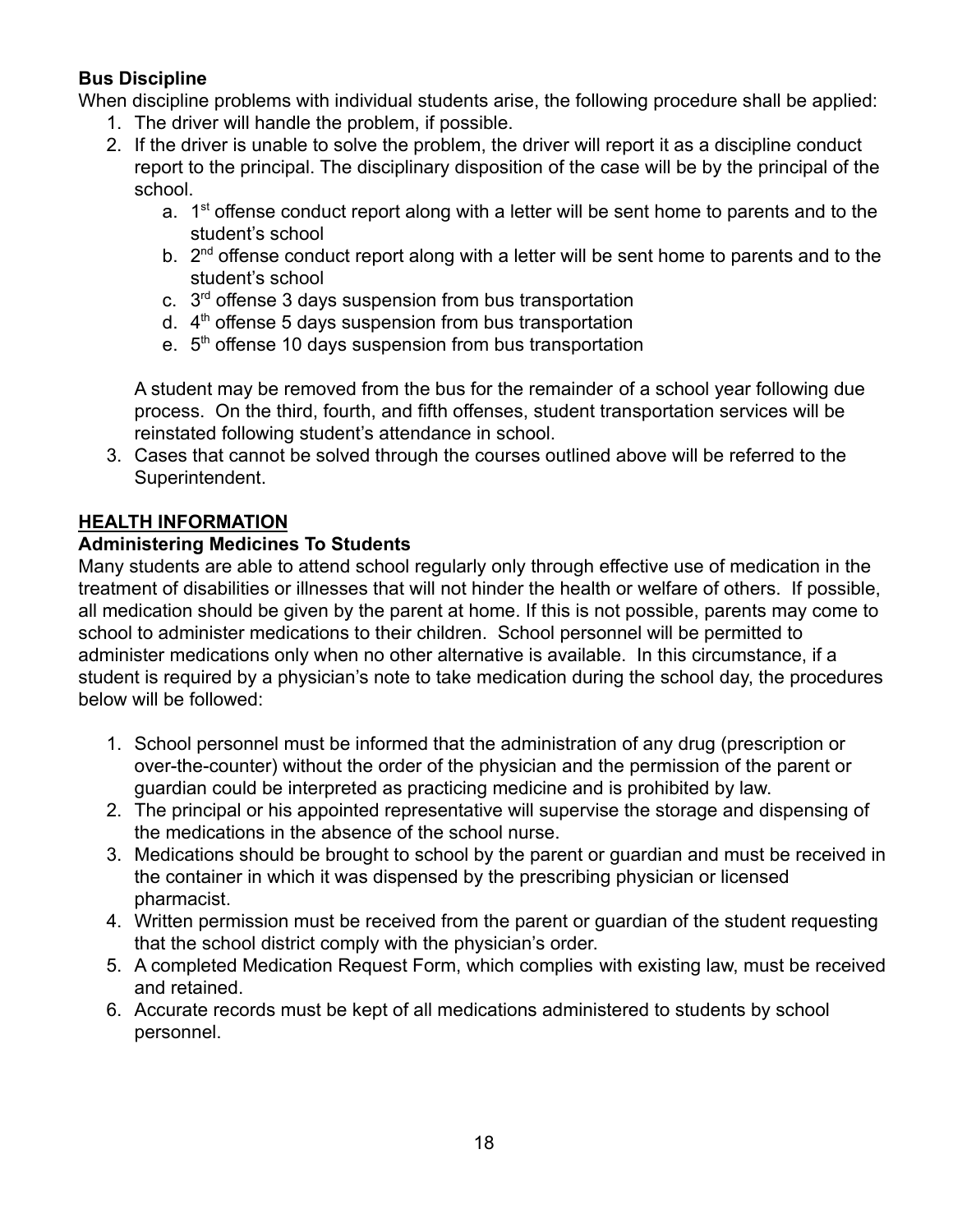- 7. The school nurse will be the consultant and will be contacted when there are any questions about the type of drug, its administration, or possible side effects. At no time will medication be administered or taken at school when there are unanswered questions.
- 8. New Medication Request Forms must be submitted for each new school year and for any change in medication ordered.
- 9. No employee who is authorized to administer a prescribed drug and who has a copy of the physician's statement will be liable in civil damages for administering or failing to administer the drug, unless he/she acted in a manner that would constitute gross negligence or wanton or reckless misconduct.
- 10. No employee will be required to administer a drug to a student except pursuant to requirements established under this policy. The Board of Education shall not require an employee to administer a drug to a student if the employee objects, on the basis of religious conviction, to administer the drug.
- 11. No student shall administer any medications to other students.

The intent of these procedures is to ensure that no medications will be taken at school without administrative approval. This includes prescription and non-prescription drugs. Medication orders can be faxed from your physician to the school nurse/health staff.

The role of the school will be one of cooperation with the parent and student. The school will dispense medication only if there is no other feasible way and all of the above guidelines have been followed.

#### **Food Allergies and Intolerances**

We want to be diligent regarding food allergies; therefore, if your child has a food allergy you are required to provide a physician's note to the school nurse. An updated note is required with any change in allergy. Upon receipt of the physician's note, your child's meal account will be noted and a food substitution can be offered. If you have any questions, please contact the school's health staff for assistance.

For the safety of students, food is limited to the cafeteria. Circumstances do allow for food in the classroom. The **[Wyoming City Schools Guidelines for](https://www.wyomingcityschools.org/userfiles/-32/my%20files/food%20allergy%20guidelines%202019.pdf?id=239) Food in the Classroom K-12** can be found on the district's website for additional information.

To discuss food allergies and intolerance, please contact the Nutrition Coordinator at 513-576-2294.

#### **TECHNOLOGY**

Wyoming City Schools believe access to technology can benefit students and enhance curriculum. Please discuss with your child the privilege of using technology and the responsibility that comes with using this standard of conduct online. Students are expected to maintain a high standard of conduct online.

WCS uses a filtering system to track and monitor all computer and Internet use on the WCS network. The system is designed to prevent access to educationally inappropriate sites while on WCS networks. It is important to understand that no district's filtering system is perfect. WCS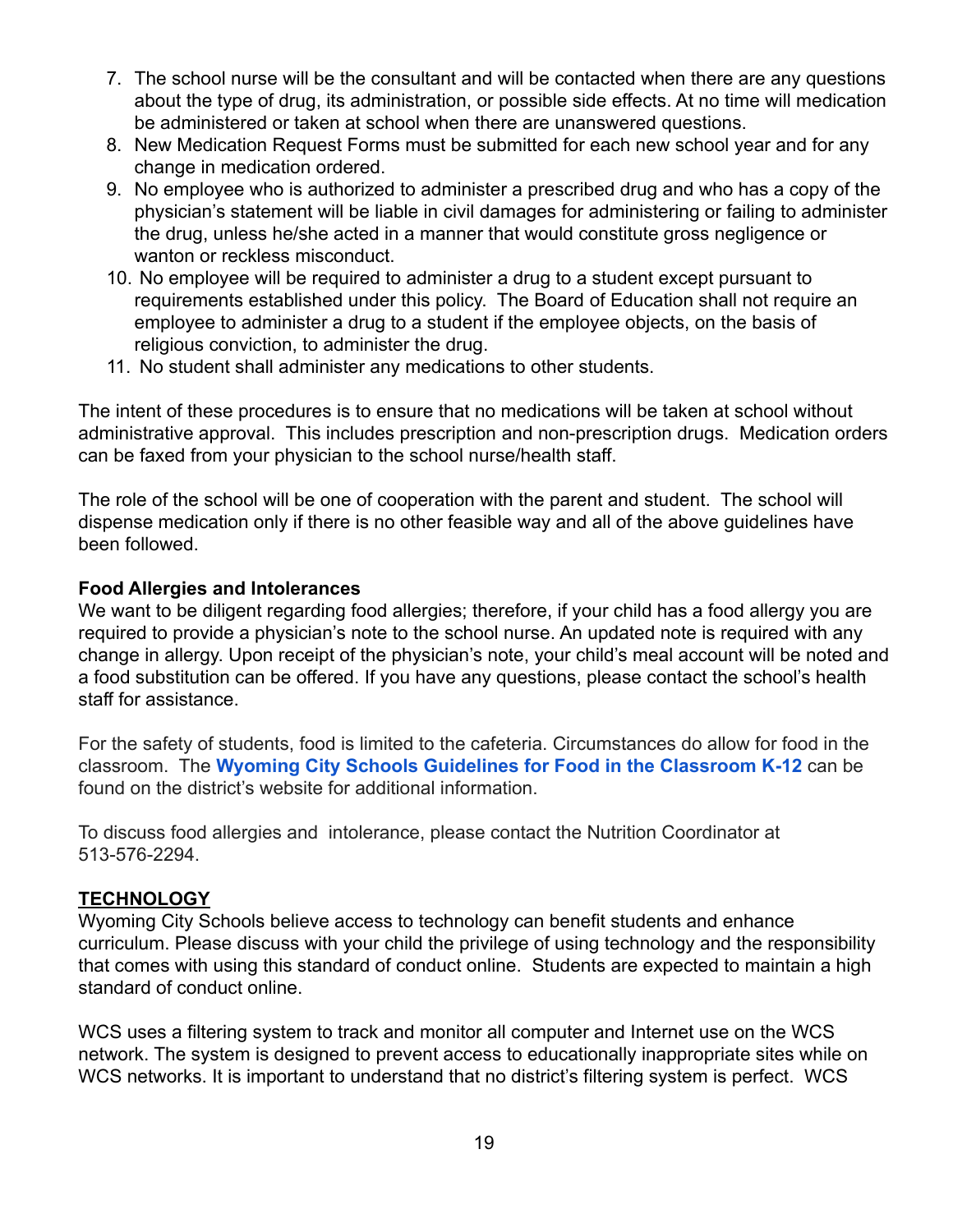does not filter when the device is not on a WCS network. Due to the nature of the Internet and evolving technology, even with supervision, we cannot guarantee that students will not reach an inappropriate site. It is the student's responsibility to report any inappropriate site to the teacher.

#### **Using WCS Technology at Home for Grades K - 12**

Wyoming City Schools (WCS) provides a wide range of technology resources for student use. The se technology resources are to be used only for educational purposes. The **[Wyoming City](https://drive.google.com/file/d/15wf5nnxwifBBJUKAS5DOl-zr1bNIdqOI/view?usp=sharing) [Schools Acceptable Use Policy](https://drive.google.com/file/d/15wf5nnxwifBBJUKAS5DOl-zr1bNIdqOI/view?usp=sharing)** (AUP) agreement outlines appropriate use and prohibited activities when using all technology resources and electronic devices are defined by school administrators. Every student is expected to follow all of the rules and conditions listed in the AUP, as well as those given verbally by WCS teachers and administrators, and to demonstrate good citizenship and ethical behavior at all times. Blatant abuse or misuse will be dealt with like any other violation of school rules and could result in discipline or revocation of network privileges.

#### **Personal Communication Devices**

All students will have a laptop provided to them by the district while at school. Since all students will have access to all necessary academic/instructional technology, students do not need to bring a personal communication device to school; however, if a parent permits their child to bring a personal communication device to school, the device must be turned off during the instructional day (8:35-3:30). Examples of personal communication devices include but are not limited to: iPods, cell phones, smart watches, and video cameras. If a student uses a personal communication device during this time, the personal communication device will be sent to the office for the remainder of the school day. It is the student's responsibility to claim the device at the end of the school day. After the first occurrence, the parent will be contacted and asked to claim the device. A classroom teacher may request students bring devices to school for special projects.

#### **School Telephone Use**

Outgoing telephone calls are for emergency or necessary situations only. The school secretary will handle incoming phone messages for teachers and students.

# **VISITOR POLICY**

The Board encourages parents and other citizens of the district to visit our schools. Arrangements for class visitation must be made in advance with the building administration twenty-four hours in advance of the visit to assure that the instructional program will not be interrupted. The student will take a permission slip to all teachers for approval of the visitor to the classroom.

#### **BUILDING SPECIFIC INFORMATION**

#### **Bicycles**

Due to the possibility of theft, we ask that students lock their bicycles when parking them on school grounds. The school district is not responsible for lost or stolen bicycles. Kindergarten children are not permitted to ride their bicycles to school.

# **Party Invitations and Classroom Celebrations**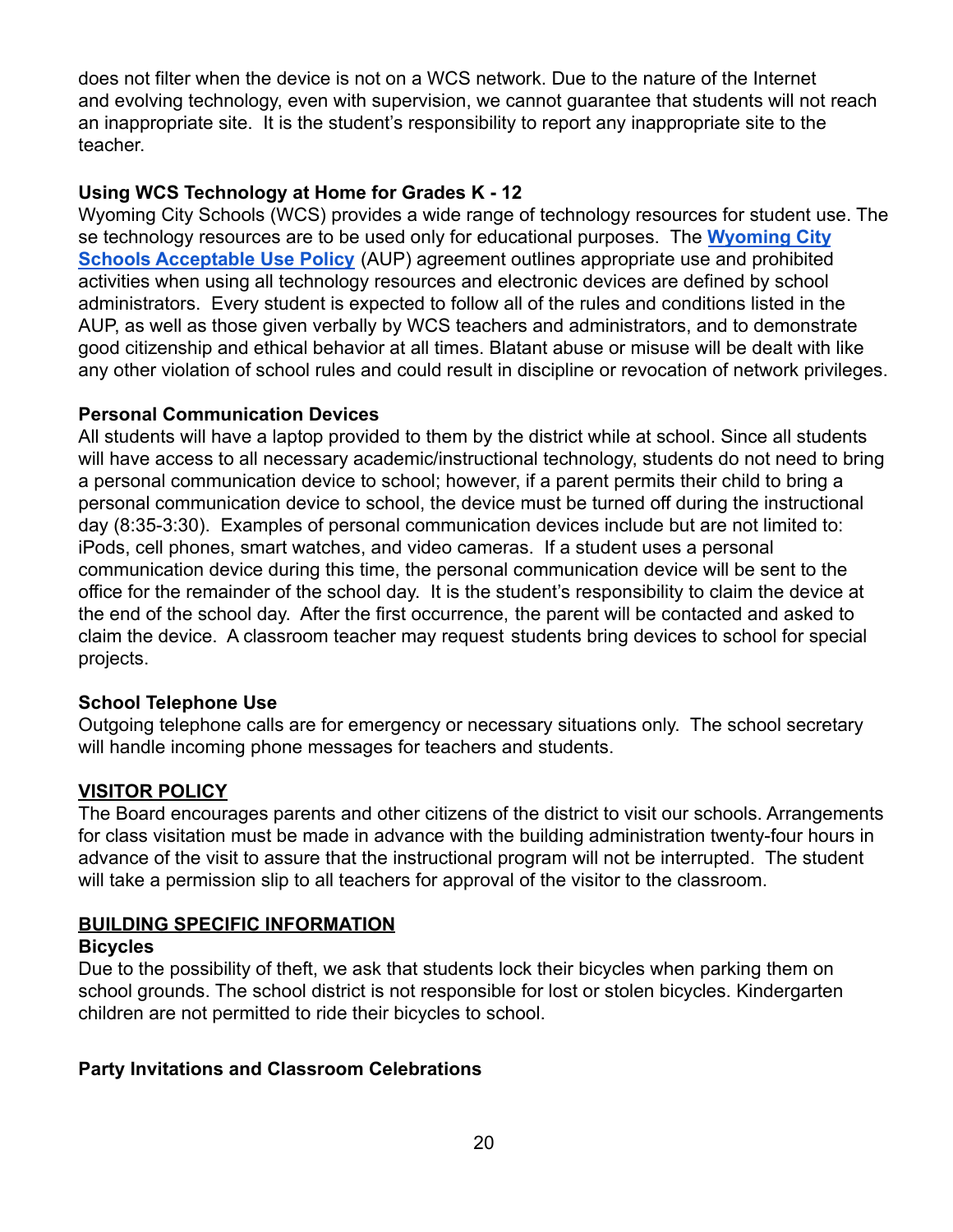Party invitations must be distributed outside of the school day. Additionally, student address information will be kept confidential.

In regard to celebrations in the classroom, no food items are allowed for birthdays, Halloween, Valentine's Day or Winter celebrations at our primary schools. Students typically bring Valentine's Day cards for all students in their classroom; some students attach items to their cards. All card attachments must be food free per the **District's Guidelines [for Food in the Classroom and the](https://www.wyomingschools.org/Content2/122) [Allergy Free Food Options list.](https://www.wyomingschools.org/Content2/122)**

#### **Lunch**

Children in the primary schools have the option of eating lunch at school or going home for lunch. Eating lunch at school is a privilege and proper conduct is expected at all times. Students who bring their lunch to school from home may purchase milk at school. Children going home for lunch must present a note to their teacher indicating parent permission to do so.

Due to the limited space in all three school cafeterias, parents requesting to have lunch with their children may do so by signing their child out and enjoying lunch off the school premises.

#### **Personal Belongings**

Many children have similar, if not identical, clothing. Parents are asked to have all clothing items marked with your child's name.

# **Recess Rules And Procedures**

Wyoming Primary Schools playgrounds are safe, fun, friendly and noncompetitive environments where all interactions between students and adults are respectful. Recess is a privilege to be enjoyed by students honoring the Code of Regulations for Conduct of Pupils as prescribed by the Board of Education. Students who choose to ignore the Code of Regulations for Conduct of Pupils may lose the privilege of recess.

#### **Room Parents**

If you are interested in volunteering as a room parent, contact your child's teacher. Two room parents are appointed for each classroom. The room parents assist the teacher by organizing and arranging classroom parties and recruiting membership in the Parent School Association (PSA).

# **Transportation and Bus Services**

To ensure the safe arrival and departure of children to and from school, certain procedures must be followed:

- 1. Children walking to or from school must follow common safety rules and obey the traffic guards along the route Children must be instructed to respect private property and other children on their way to and from school.
- 2. For the safety of the children, the driveways are limited to school bus traffic only.
- 3. Students using bus transportation service are limited to established pick-up/drop-off assignments.
- 4. At dismissal time, students will use their usual mode of transportation unless otherwise advised with a note in advance from home. If other arrangements need to be made (i.e. emergency), please call the office before 3:00 P.M. so that the student's teacher may be